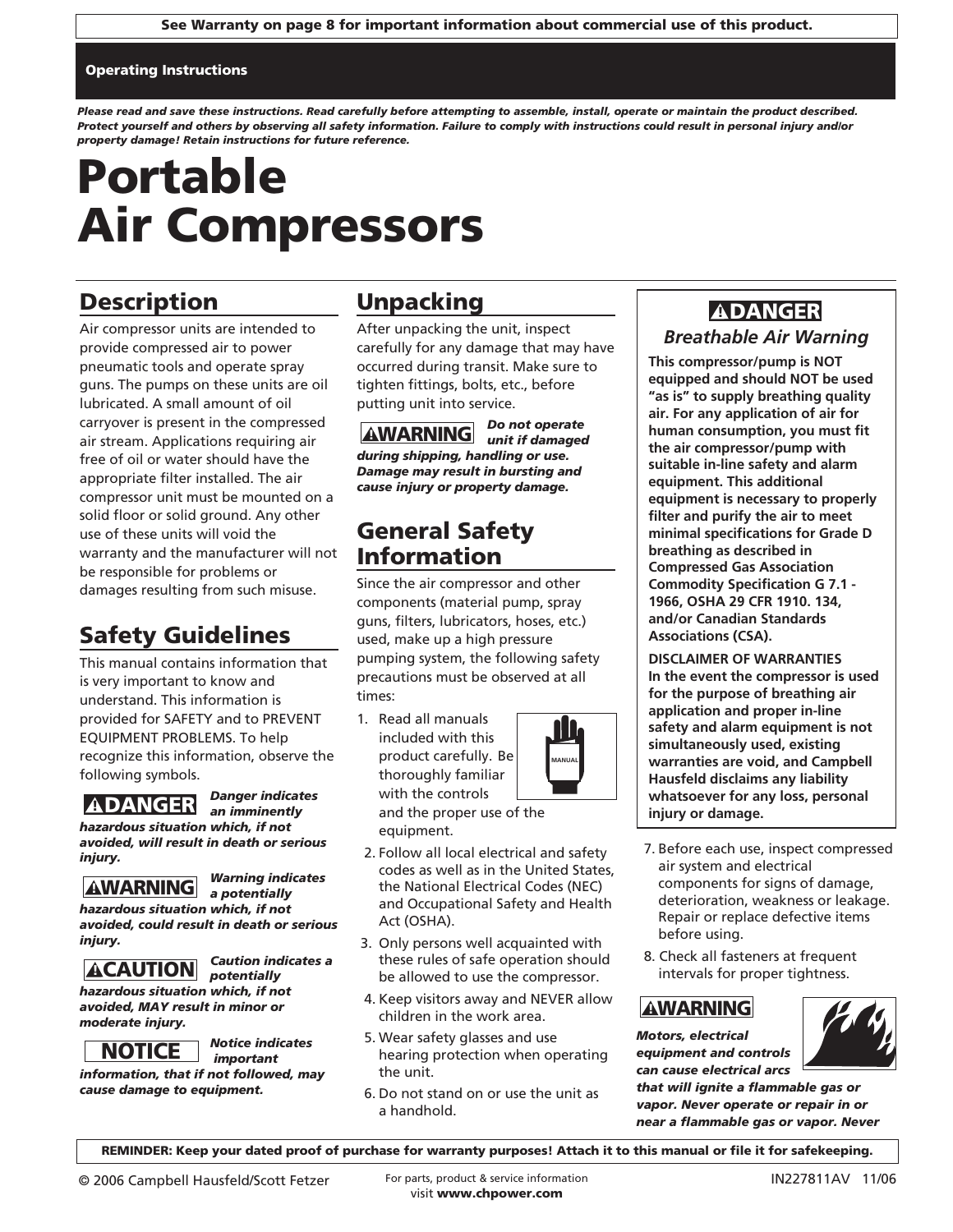## General Safety Information (Continued)

*store flammable liquids or gases in the vicinity of the compressor.*

## **AWARNING**

*Never operate compressor without a beltguard. This unit can start automatically without warning.*



### *Personal injury or property damage could occur from contact with moving parts.*

9. Do not wear loose clothing or jewelry that will get caught in the moving parts of the unit.

## **ACAUTION**

*Compressor parts may be hot even if the unit is stopped.*

10. Keep fingers away



- from a running compressor; fast moving and hot parts will cause injury and/or burns.
- 11. If the equipment should start to vibrate abnormally, STOP the engine/motor and check immediately for the cause. Vibration is generally a warning of trouble.
- 12. To reduce fire hazard, keep engine/motor exterior free of oil, solvent, or excessive grease.

*An ASME code safety relief valve with a setting no higher than the pressure vessel's maximum allowable working pressure (M.A.W. P.) MUST be installed in the tank for this compressor. The ASME safety valve must have sufficient flow and pressure ratings to protect the pressurized components from bursting.*  **AWARNING**<br>
ever operate<br>
eltguard. This un<br>
eltguard. This un<br>
art automaticall<br>
ithout warning.<br>
Irsonal injury or<br>
arts.<br>
Do not wear Ic<br>
jewelry that w<br>
moving parts<br>
compressor parts<br>
e hot even if the<br>
stopped.<br>
D. K

*See compressor specification decal for maximum operating pressure. Do not operate with pressure switch or pilot valves set higher than the maximum operating pressure.* 

13. Never attempt to adjust ASME safety valve. Keep safety valve free from paint and other accumulations.

## **ADANGER**

*Never attempt to repair or modify a tank! Welding, drilling or any other modification will weaken the tank*



*resulting in damage from rupture or explosion. Always replace worn, cracked or damaged tanks.*

## **NOTICE**

*Drain liquid from tank daily.*

- 14. Tanks rust from moisture build-up, which weakens the tank. Make sure to drain tank regularly and inspect periodically for unsafe conditions such as rust formation and corrosion.
- 15. Fast moving air will stir up dust and debris which may be harmful. Release air slowly when draining moisture or depressurizing the compressor system.

### SPRAYING PRECAUTIONS

## **AWARNING**

*Do not spray flammable materials in vicinity of open flame or near*

*ignition sources including the compressor unit.*

- 16. Do not smoke when spraying paint, insecticides, or other flammable substances.
- 17. Use a face mask/respirator when spraying and spray in a well ventilated area to prevent health and fire hazards. **I.** Tanks rust from which weakens<br>to drain tank reperiodically for such as rust for<br>is certified as rust for such as rust for<br>is a rest moving air debris which m<br>air slowly where<br>depressurizing<br>**PRAYING PREC.**<br>**AWARNING**<br>
- 18. Do not direct paint or other sprayed material at the compressor. Locate compressor as far away from the spraying area as possible to minimize overspray accumulation on the compressor.
- 19. When spraying or cleaning with solvents or toxic chemicals, follow the instructions provided by the chemical manufacturer

**AWARNING** Disconnect, tag *and lock out power source, then*

*release all pressure from the system before attempting to install, service, relocate or perform any maintenance.*



## Introduction

Refer to Figure 1 to locate the following items.

Pressure switch - Auto/Off Switch - In the "AUTO" position, the compressor shuts off automatically when tank pressure reaches the maximum preset pressure. In the "off" position, the compressor will not operate. This switch should be in the "**OFF**" position when connecting or disconnecting the power cord from the electrical outlet or when changing air tools. (See Figure 8.)

When the pressure switch turns the motor off you will hear air leaking out of the Pressure Switch Unloader Valve for a short time. This releases the air pressure from the discharge tube and allows the compressor to restart easier.

Regulator - The regulator controls the amount of air pressure in the air hose. The air hose is attached at the outlet of the regulator.

ASME Safety Valve - This valve automatically releases air if the tank pressure exceeds the preset maximum.

Discharge tube - This tube carries compressed air from the pump to the check valve. This tube becomes very hot during use.

### *To avoid the risk of severe burns, never touch the discharge tube.* **AWARNING**

Check valve - One-way valve that allows air to enter the tank, but



Figure 1 (Vertical unit not shown)

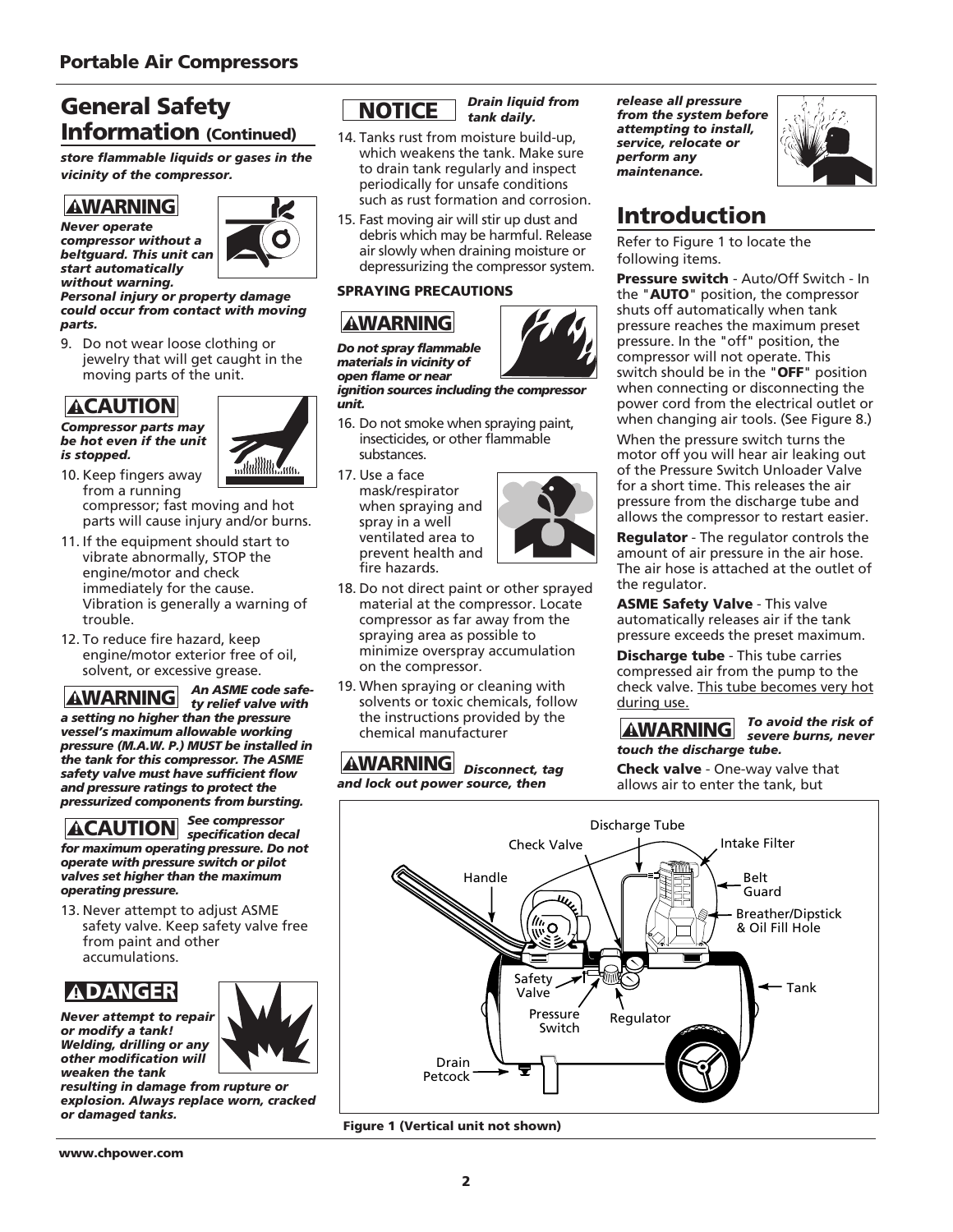### Portable Air Compressors

## Introduction (Continued)

prevents air in the tank from flowing back into the compressor pump.

Handle - Designed to move the compressor.

## *Never use the handle to lift the unit completely off the ground.* **AWARNING** hand<br>
nit completely off the given<br>
elt Guard - Covers the k<br>
ulley and flywheel.<br> **AWARNING** Never

Belt Guard - Covers the belt, motor pulley and flywheel.



*operate compressor without a beltguard. This unit can start automatically without*

*warning. Personal injury or property damage could occur from contact with moving parts.*

Tank Drain Valve - This valve is located on the bottom of the tank. Use this valve to drain moisture from the tank daily to reduce the risk of corrosion.

Reduce tank pressure below 10 psi, then drain moisture from tank daily to avoid tank corrosion. Drain moisture from tank(s) by opening the drain valve located underneath the tank.

Tank Pressure Gauge - Indicates amount of air pressure stored in tank.

Hose Pressure Gauge - Indicates amount of air pressure in hose used to operate tools. This pressure is increased or decreased by the regulator.

## Assembly

### HORIZONTAL TANK UNITS ONLY **HANDLE**

- 1. Remove the handle screw from the tank baseplate, if preinstalled.
- 2. Insert handle into both sides of tank baseplate. Squeeze handle to fit into special openings in baseplate (See Figure 2).



- 3. Place a short piece of wood against end of handle and tap with a mallet or hammer until the hole in the handle lines up with the hole in the baseplate.
- 4. Insert and tighten the handle screw into the hole in the baseplate and through the handle. Make sure the screw goes through the handle.

### WHEEL ASSEMBLY

The items marked with an asterisk (\*) in Figure 3 were shipped loose with the unit. Assemble as follows:

- 1. Insert shoulder bolt through wheel hub with the bolt head on the opposite side of the protruding hub section.
- 2. For the 8 inch diameter wheels, insert the shoulder bolt in the lowest hole of the tank axle iron and tightly secure with locknut.
- 3. For the 10 inch diameter wheels, insert the shoulder bolt in the upper hole in the tank axle iron and tightly secure with the locknut. Repeat this step on the opposite side.



Figure 3 - Wheel Assembly

When assembled, the tank must sit level or slope slightly towards the tank drain valve to allow tank to drain properly.

### VERTICAL TANK UNITS ONLY HANDLE ASSEMBLY

Insert four handle screws through holes in handle and tighten to tank baseplate (See Figure 4).

### FOOT ASSEMBLY

The items marked with an asterisk (\*) were shipped loose with the unit (See Figure 5).

1. Tilt unit to allow access to front foot and secure properly to ensure unit does not tip over.



- 2. Insert bolt through foot and bracket. The foot should be on the lower side of bracket.
- 3. Tightly secure with the lock nut. Repeat on opposite side.

### WHEEL ASSEMBLY

The items marked with an asterisk (\*) were shipped loose with the unit (See Figure 5).

- 1. Insert shoulder bolt through wheel hub. The bolt hex head should be on the opposite side of protruding hub center.
- 2. Feed the shoulder bolt through the hole on the tank axle iron and tightly secure with the locknut. Repeat on the opposite side.



Figure 5 - Foot and Wheel Assembly

### LUBRICATION

*THIS UNIT IS SHIPPED WITHOUT OIL! Follow lubrication instructions before operating compressor.* **ACAUTION** 

Ensure oil drain extension and cap has been installed (if included) then remove the dipstick breather (See Figure 6) and fill pump oil according to Chart 1.

### OIL DRAIN EXTENSION

Some models include an oil drain extension and cap (found with the owner's manual). Install the oil drain extension and cap before adding oil to the pump. To avoid oil leaks, it is highly recommended to apply PTFE thread sealant tape or paste type sealant to the threads on each end of the oil drain extension. Screw the cap onto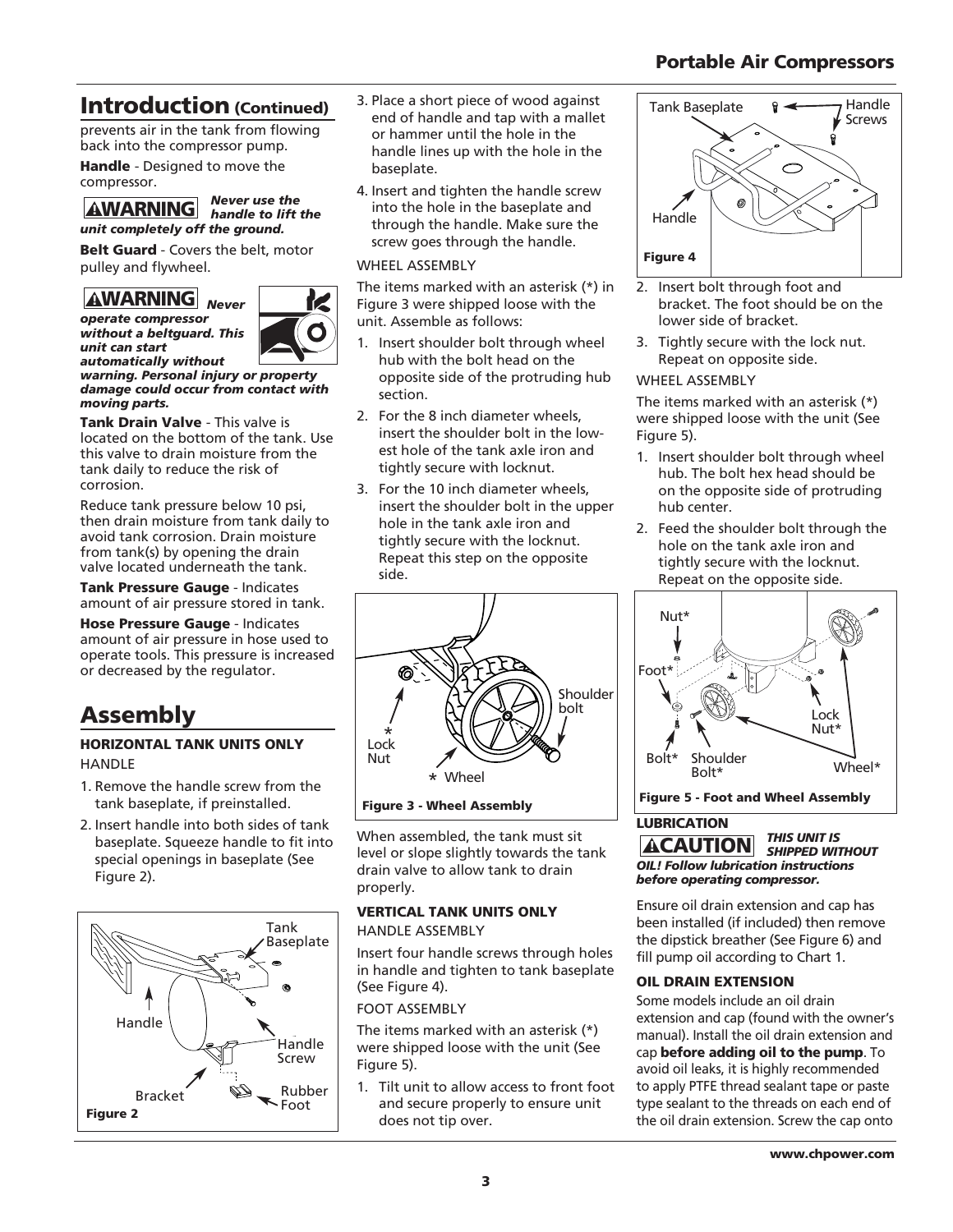# one end of **Assembly**<br>(Continued)

the extension. Remove the oil drain plug from the base of the pump and install the oil drain extension (See Figure 6).

See specification label on air tank for pump model number and refer to Chart 1 for the proper oil capacity. Use SAE 30 industrial grade air compressor oil or full synthetic motor oil like Mobil 1 10W-30.

Do not use regular automotive oil such as 10W-30. Additives in regular motor oil can cause valve deposits and reduce pump life. For maximum pump life, drain and replace oil after the first hour of run time. Proper oil fill level is illustrated in Figure 6.



| VS260000KB        | ნ იჳ    |  |
|-------------------|---------|--|
| VT470000KB        | 120z    |  |
| VT470200KB        | 11.5 oz |  |
| <b>TC100000KB</b> | 120z    |  |
|                   |         |  |

Chart 1

### WIRING

Local electrical wiring codes differ from area to area. Source wiring, plug and protector must be rated for at least the amperage and voltage indicated on your motor nameplate, and meet all electrical codes for this minimum. Use a slow blow fuse type T or a circuit breaker.

## **ACAUTION**

*Overheating, short circuiting and fire damage will result from inadequate wiring.*

NOTE: 120 volt, 15 amp units can be operated on a 120 volt 15 amp circuit under the following conditions:

1. No other electrical appliances or

lights are connected to the same branch circuit.

- 2. Voltage supply is normal.
- 3. Circuit is equipped with a 15 amp circuit breaker or a 15 amp slow blow fuse type T (For Canada use Type D).

If the above conditions cannot be met or if nuisance tripping of the current protection device occurs, it may be necessary to operate the compressor from a 120 volt 20 amp circuit. Some models convert to 240 volt operation, see DUAL VOLTAGE MOTOR.

### GROUNDING INSTRUCTIONS

1. This product must be grounded. In the event of an electric short circuit, grounding reduces the risk of electrical shock by providing an escape wire for the electric current. Unit is equipped with a cord that has a grounding prong. It will fit one of the common outlet types shown in Figure 7. If plug will not fit in the desired outlet, have the plug or the outlet replaced by a qualified electrician.



## **ADANGER**

*Improper use of grounding plug can result in a risk of electrical shock.*

### NOTE: Do not use grounding adapter.

- 2. If repair or replacement of the cord or plug is necessary, do not connect the grounding wire to either flat blade terminal. The wire with insulation having an outer surface that is green with or without yellow stripes is the grounding wire.
- 3. Check with a qualified electrician or serviceman if the grounding instructions are not completely understood, or if in doubt as to whether the product is properly

grounded. Do not modify the plug provided; if it will not fit the outlet, have the proper outlet installed by a qualified electrician.

### PLUGS AND RECEPTACLES

- 1. If the plug on the electrical cord of the unit is unfamiliar to you or will not fit your particular receptacle, Figure 7 will help you understand why by illustrating the different plugs and the voltages they are to be used with.
- 2. Make sure that the product is connected to an outlet having the same configuration as the plug.
- 3. The receptacles must be connected to circuits rated to carry at least the voltage and amperages shown.
- 4. NEVER have a receptacle replaced with one of a higher amperage before determining the change can be made according to all electrical codes affecting your particular area. The installation should be made by a qualified electrician. If the products must be reconnected for use on different types of circuits, the reconnection should be made by qualified personnel.

### DUAL VOLTAGE MOTORS (SOME MODELS)

Dual voltage motors may be connected for either 120 volts or 240 volts. By comparing the plug on the cord with the receptacles shown in Figure 7, you can determine for which voltage your compressor is factory wired. Also check motor decal to change from low voltage to high voltage.

### *All wiring must be performed by a qualified electrician.*

To change connections for alternate voltage:

- 1. Disconnect cord from power source
- 2. Remove motor terminal cover.
- 3. Find connection diagram on back side of the cover or on motor nameplate and reconnect to desired voltage as indicated on diagram . **EXERCT THE CONSTRAINT SURVEY AND ADMONGTRAINT SURVEYOR AND SURVEY CONSUMIST AND SURVEY AND SURVEY AND SURVEY AND SURVEY AND SURVEY AND SURVEY AND SURVEY AND SURVEY AND SURVEY AND SURVEY AND SURVEY AND SURVEY AND SURVEY AN**

### *If you do not wiring diagram you must find a qualified electrician that does understand wiring diagrams.*

4. Change plug to match voltage and current requirements.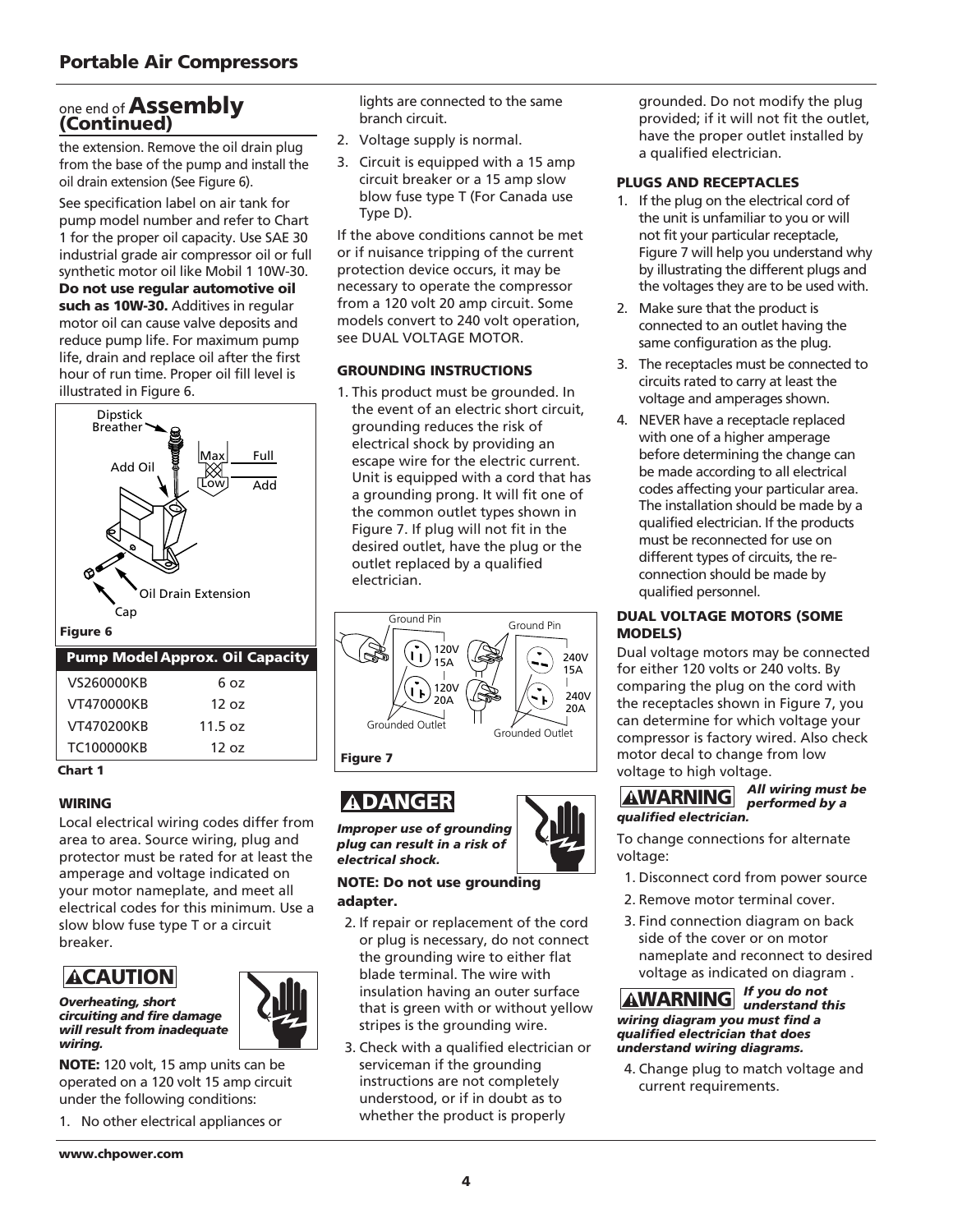### Portable Air Compressors

## Assembly (Continued)

*When converting to an alternate voltage, be sure the green ground wire of the cord connects to the ground pin of the plug and to the metal body of the pressure switch.* **AWARNING** to an alternate<br>
pltage, be sure the green ground with<br>
the cord connects to the ground pi<br>
the plug and to the metal body of<br>
the plug and to the metal body of<br> **PECAUTION** This compressor<br> **NOTICE** This compre

## **Operation**

### START-UP

*This compressor pump must be filled with oil before startup. See lubrication section.*

*Do not attach air of the hose until start-up is completed and the unit checks OK.*

- 1. Remove the dipstick breather and fill pump to the proper oil level. See Lubrication Section.
- 2. Open tank drain valve.
- 3. Turn pressure switch lever or knob to OFF position and plug in power cord.
- 4. Turn pressure switch lever or knob to AUTO position and run unit for 30 minutes to break in the pump parts (See Figure 8).



- 5. Turn regulator knob fully counterclockwise. Compressor will build to maximum preset pressure and shut off.
- 6. Turn regulator knob clockwise to cause air to bleed off. Compressor will restart at preset pressure.
- 7. Turn pressure switch lever or knob to OFF position and unplug powercord. Slowly turn regulator knob clockwise to allow all air pressure to be released. Do not proceed to the next step until the tank pressure reaches zero (0).
- 8. Attach hose, then add chuck or other tool to open end of hose. Plug in powercord. Turn pressure switch lever to **AUTO** position. When full pressure is reached turn

regulator knob clockwise until desired outlet pressure is achieved.

- 9. After use, turn pressure switch lever or knob to the OFF position.
- 10. If compressor is not used for a long time period, bleed air from line and use drain valve to drain water from the tank. Then, follow the maintenance schedule.

NOTE: Electric models are equipped with a pressure switch that automatically turns the motor OFF when the tank pressure reaches a preset level. After air is used from the tank and drops to a preset low level, the pressure switch automatically turns the motor back on.

## Maintenance

*Disconnect, tag and lock out power source, then release all pressure from the system before*

*attempting to install, service, relocate or perform any maintenance.*

All repairs should be performed by an authorized service representative.

### FOR EFFICIENT OPERATION:

Perform the following test to verify free operation of the safety valve weekly and follow maintenance schedule below.

1. Pull ring on safety valve and allow the ring to snap back to normal position (See Figure 9). This valve automatically releases air if the tank pressure exceeds the preset maximum. **AWARNING**<br>
isconnect, tag an<br>
ck out power sou<br>
en release all<br>
ressure from the<br>
ressure from any ma<br>
ll repairs should l<br>
uthorized service<br>
DR EFFICIENT OI<br>
enform the follow<br>
thorized service<br>
DR EFFICIENT OI<br>
reform

*A large amount of fast moving air will be release if the safety valve is actuated with air pressure in the tank.*

*Do not attempt to tamper with this valve. This valve should be checked occasionally. If air leaks after the ring has been released, or the valve is stuck and cannot be actuated by the ring, the safety valve must be replaced.*

2. With motor OFF and unplugged, clean debris from motor, flywheel, tank, air lines and pump cooling fins.



### MOISTURE IN COMPRESSED AIR

Moisture in compressed air will form into droplets as it comes from an air compressor pump. When humidity is high or when a compressor is in continuous use for an extended period of time, this moisture will collect in the tank. When using a paint spray or sandblast gun, this water will be carried from the tank through the hose, and out of the gun as droplets mixed with the spray material.

**Important:** This condensation will cause water spots in a paint job, especially when spraying other than water based paints. If sandblasting, it will cause the sand to cake and clog the gun, rendering it ineffective.

A filter or air dryer in the air line, located as near to the gun as possible, will help eliminate moisture.



### DRIVE BELT

Belts will stretch in normal use. Properly adjusted, a 5-pound pressure applied to the belt between the motor pulley and the pump will deflect the belt about 1/2" (See Figure 10).

- TO ADJUST DRIVE BELT:
- 1. Remove belt guard.
- 2. Loosen the four fasteners holding the motor to the baseplate.
- 3. Shift the motor in the proper direction. The belt must be properly aligned when adjustment is made.
- 4. Adjust flywheel or motor pulley so that the belt runs straight.
- 5. If necessary, use a gear puller to move the pulley on the motor shaft. Tighten setscrew after pulley is positioned.
- 6. Attach belt guard.

### **STORAGE**

1. When not in use, hose and compressor should be stored in a cool dry place.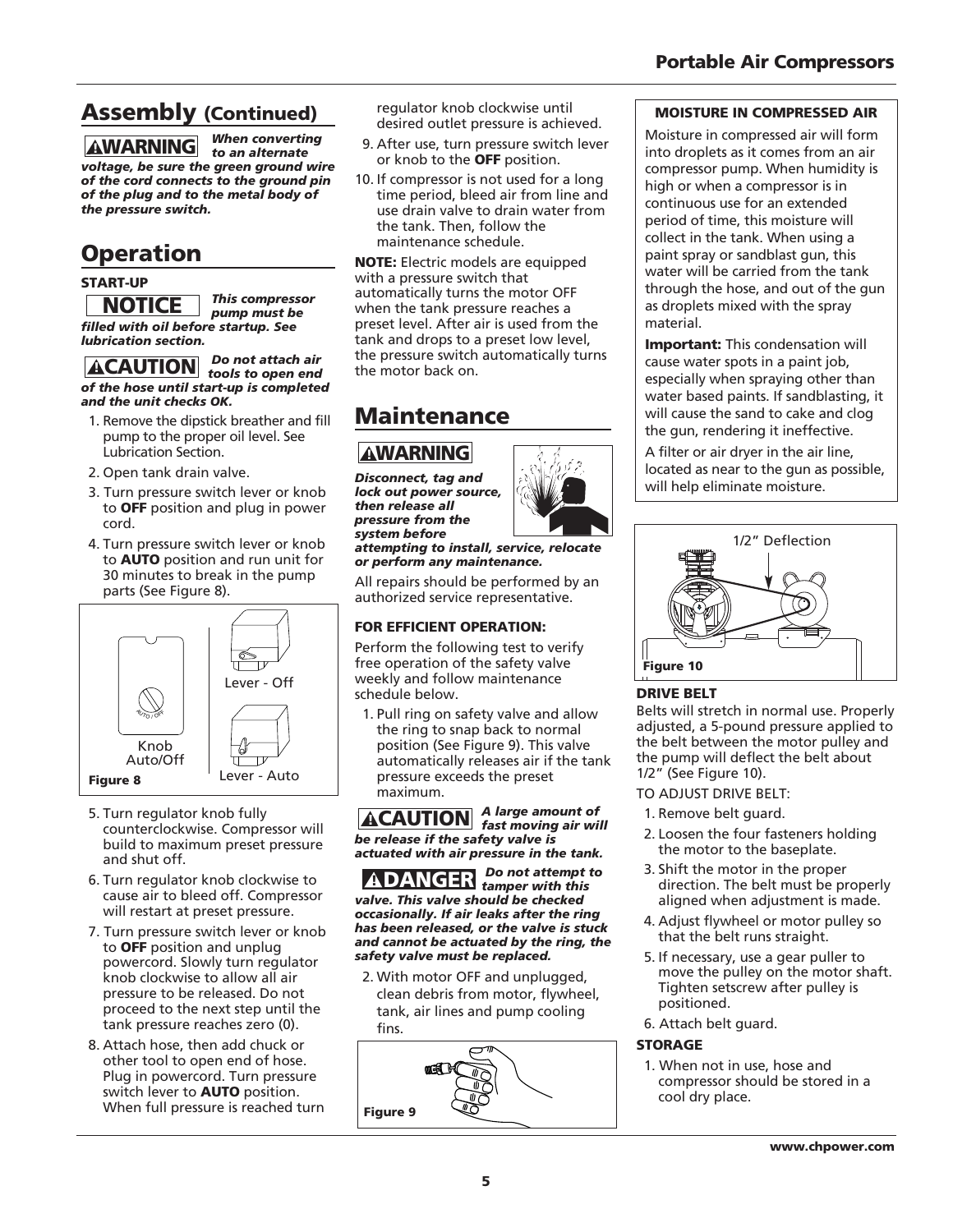- 2. Tanks should be drained of moisture and hose should be disconnected and hung with open ends down to allow any moisture to drain.
- 3. Protect the electrical cord from possible damage by winding the cord loosely around the handle of the unit or coiling the cord up.

## Technical Support

For technical support regarding operation or repair of this product, please call 1-800-543-6400.

| <b>Model</b>   | <b>TORQUE REQUIREMENTS (in/lbs.)</b> | Compressor Bearing<br>Head Bolts Cap Bolts |
|----------------|--------------------------------------|--------------------------------------------|
| V٢             | 100-125                              | 50-120                                     |
| VT             | 225-300                              | 50-120                                     |
| TC.            | 225-300                              | $50-120$                                   |
| <b>Chart 3</b> |                                      |                                            |

### MAINTENANCE SCHEDULE

| <b>Operation</b>            | <b>Daily</b> | Weekly | Monthly | 3 Months |
|-----------------------------|--------------|--------|---------|----------|
| Check Oil Level             |              |        |         |          |
| Drain Tank                  |              |        |         |          |
| Check Air Filter            |              |        |         |          |
| <b>Check Safety Valve</b>   |              |        |         |          |
| Clean Unit                  |              |        |         |          |
| <b>Check Belt Tightness</b> |              |        |         |          |
| Change Oil                  |              |        |         |          |
|                             |              |        |         |          |

Chart 2

### Troubleshooting Chart

| <b>Symptom</b>                                | <b>Possible Cause(s)</b>                                                                                                                                         | <b>Corrective Action</b>                                                                                                                                                                                                                                                                                                                                                                                                                                                                                                                                                                                                                                                                   |
|-----------------------------------------------|------------------------------------------------------------------------------------------------------------------------------------------------------------------|--------------------------------------------------------------------------------------------------------------------------------------------------------------------------------------------------------------------------------------------------------------------------------------------------------------------------------------------------------------------------------------------------------------------------------------------------------------------------------------------------------------------------------------------------------------------------------------------------------------------------------------------------------------------------------------------|
| Low discharge pressure                        | 1. Air demand exceeds pump<br>capacity<br>2. Air leaks<br>3. Restricted air intake<br>4. Blown gaskets<br>5. Leaking or damaged valves                           | 1. Reduce air demand or use a compressor with more capacity.<br>2. Listen for escaping air. Apply soap solution to all fittings<br>and connections. Bubbles will appear at points of leakage.<br>Tighten or replace leaking fittings or connections.<br>3. Clean the air filter element.<br>4. Replace any gaskets proven faulty on inspection.<br>5. Remove head and inspect for valve breakage, misaligned<br>valves, damaged valve seats, etc. Replace defective parts and<br>reassemble.                                                                                                                                                                                               |
|                                               |                                                                                                                                                                  | Install a new head gasket each time the<br>head is removed<br><b>ACAUTION</b>                                                                                                                                                                                                                                                                                                                                                                                                                                                                                                                                                                                                              |
| Pump overheating causes<br>air filter to melt | 1. Insulating gasket between<br>filter and head is missing<br>2. Broken valves/blown gasket                                                                      | 1. Install gasket.<br>2. Replace valves or install new gasket.                                                                                                                                                                                                                                                                                                                                                                                                                                                                                                                                                                                                                             |
| Excessive noise<br>(knocking)                 | 1. Loose motor or compressor<br>pulley<br>2. Lack of oil in crankcase<br>3. Worn connecting rod<br>4. Worn piston pin bores<br>5. Piston hitting the valve plate | 1. Loose motor or compressor pulleys are a very common cause<br>of compressors knocking. Tighten pulley clamp bolts and set-<br>screws.<br>2. Check for proper oil level; if low, check for possible damage<br>to bearings. Dirty oil can cause excessive wear.<br>3. Replace connecting rod. Maintain oil level and change oil<br>more frequently.<br>4. Remove piston assemblies from the compressor and inspect<br>for excess wear. Replace excessively worn piston pin or<br>pistons, as required. Maintain oil level and change oil more<br>frequently.<br>5. Remove the compressor head and valve plate and inspect for<br>carbon deposits or other foreign matter on top of piston. |

www.chpower.com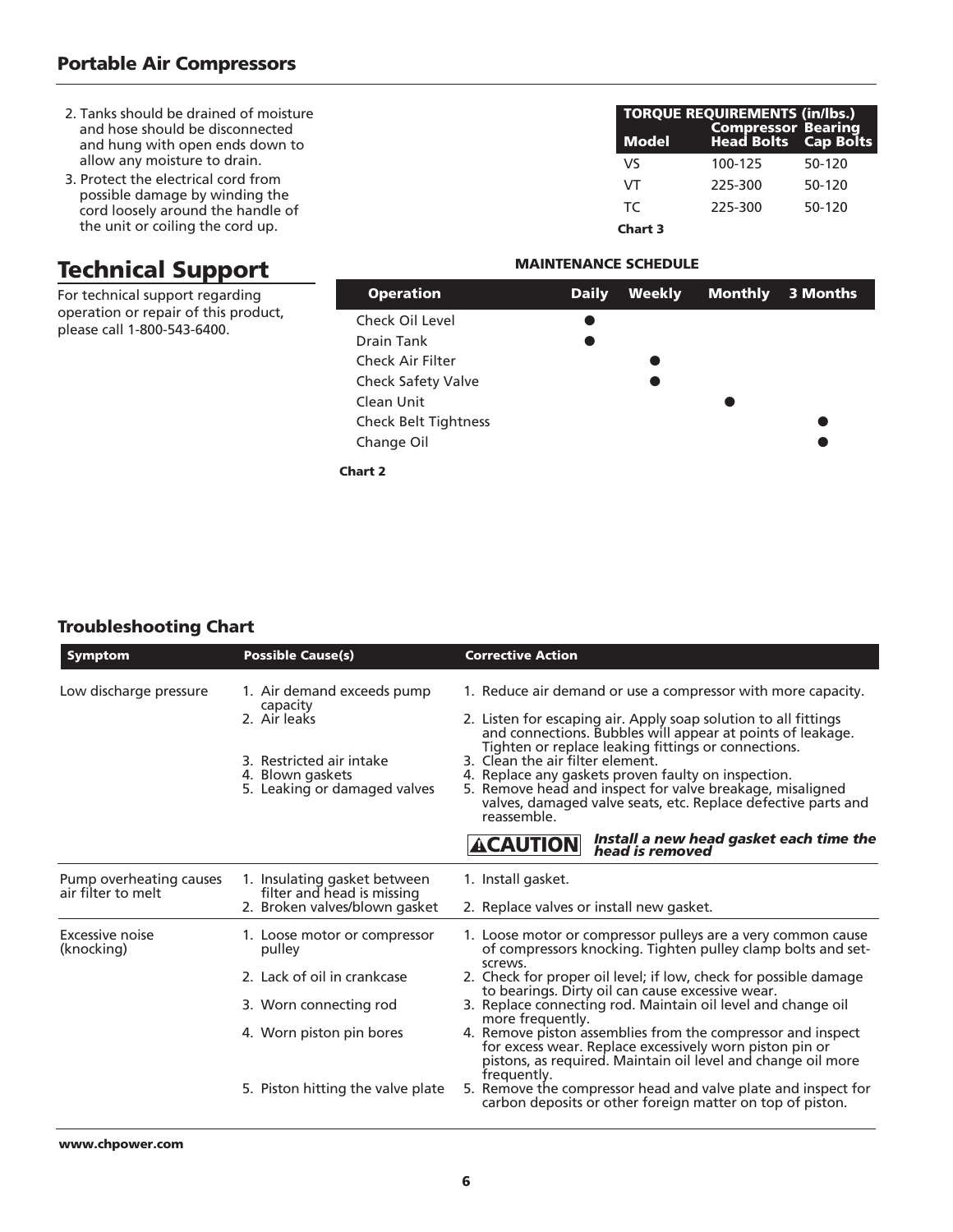| <b>Troubleshooting Chart</b>                                                                                                                                            |                                                                                                                                                                                                          |                                                                                                                                                                                                                                                                                                                                                                                        |
|-------------------------------------------------------------------------------------------------------------------------------------------------------------------------|----------------------------------------------------------------------------------------------------------------------------------------------------------------------------------------------------------|----------------------------------------------------------------------------------------------------------------------------------------------------------------------------------------------------------------------------------------------------------------------------------------------------------------------------------------------------------------------------------------|
| <b>Symptom</b>                                                                                                                                                          | <b>Possible Cause(s)</b>                                                                                                                                                                                 | <b>Corrective Action</b>                                                                                                                                                                                                                                                                                                                                                               |
| Excessive noise<br>(knocking)<br>Continued                                                                                                                              | 6. Noisy check valve in<br>compressor system                                                                                                                                                             | Replace head and valve plate using new gasket. See<br>Lubrication section for recommended oil.<br>6. Replace.<br>Do not disassemble check valve with<br><b>ADANGER</b><br>air pressure in tank                                                                                                                                                                                         |
| Large quantity of oil in<br>the discharge air<br><b>NOTE:</b> In an oil<br>lubricated compressor<br>there will always be a<br>small amount of oil in the<br>air stream. | 1. Worn piston rings<br>2. Compressor air intake<br>restricted<br>3. Excessive oil in compressor<br>4. Wrong oil viscosity                                                                               | 1. Replace with new rings. Maintain oil level and change oil<br>more frequently.<br>2. Clean filter. Check for other restrictions in the intake system.<br>3. Drain down to full level.<br>4. Use Mobil 1 <sup>®</sup> 10W-30                                                                                                                                                          |
| Water in discharge<br>air/tank                                                                                                                                          | 1. Normal operation. The<br>amount of water increases<br>with humid weather                                                                                                                              | 1. Drain tank more often. At least daily.<br>2. Add a filter to reduce the amount of water in the air line.                                                                                                                                                                                                                                                                            |
| Motor hums and runs<br>slowly or not at all                                                                                                                             | 1. Use of extension cord<br>2. Malfunctioning check valve<br>or unloader valve<br>3. Low voltage<br>4. Malfunctioning pressure<br>switch - contacts will not<br>close                                    | 1. Do not use an extension cord. Use longer air hose with larger<br>diameter.<br>2. Replace check valve, unloader valve or pressure switch.<br><b>ADANGER</b> Do not disassemble check valve with<br>3. Check with voltmeter, check reset switch on motor. If reset<br>switch trips repeatedly, find and correct the cause. See next<br>item.<br>4. Repair or replace pressure switch. |
| Reset mechanism cuts out<br>repeatedly or fuses blow<br>repeatedly                                                                                                      | 1. Too many devices on same<br>circuit<br>2. Incorrect fuse size or circuit<br>breaker<br>3. Malfunctioning check valve<br>4. Pressure switch set too high<br>5. Loose wiring<br>6. Malfunctioning motor | 1. Limit the circuit to the use of only the air compressor.<br>2. Be sure that fuses or circuit breakers are rated properly.<br>3. Replace check valve.<br><b>ADANGER</b> Do not disassemble check valve with<br>4. Adjust or replace.<br>5. Check all electrical connections.<br>6. Replace motor.                                                                                    |
| Tank does not hold<br>pressure when<br>compressors off and the<br>shut off valve is closed                                                                              | 1. Worn check valve<br>2. Check all connections and<br>fittings for leaks<br>3. Check tank for cracks or pin<br>holes                                                                                    | 1. Replace check valve.<br>Do not disassemble check valve with<br>ANGEN air pressure in tank<br>2. Tighten.<br>3. Replace tank. Never repair a damaged tank.                                                                                                                                                                                                                           |
| Pressure switch<br>continuously blows air<br>out the unloader valve                                                                                                     | 1. Malfunctioning check valve                                                                                                                                                                            | 1. Replace the check valve if the unloader valve bleeds off<br>constantly.<br>Do not disassemble check valve with<br>DANGER air pressure in tank                                                                                                                                                                                                                                       |
| Pressure switch does not<br>release air when the unit<br>shuts off                                                                                                      | 1. Malfunctioning unloader<br>valve on pressure switch                                                                                                                                                   | 1. Replace the pressure switch if it does not release the pressure<br>for a short period of time when the unit shuts off.<br><b>ADANGER</b> Do not disassemble pressure switch                                                                                                                                                                                                         |
| Excessive vibration                                                                                                                                                     | 1. Loose fasteners<br>2. Belt needs replaced<br>3. Belt alignment                                                                                                                                        | 1. Tighten.<br>2. Replace with correct size.<br>3. Align flywheel and pulley.                                                                                                                                                                                                                                                                                                          |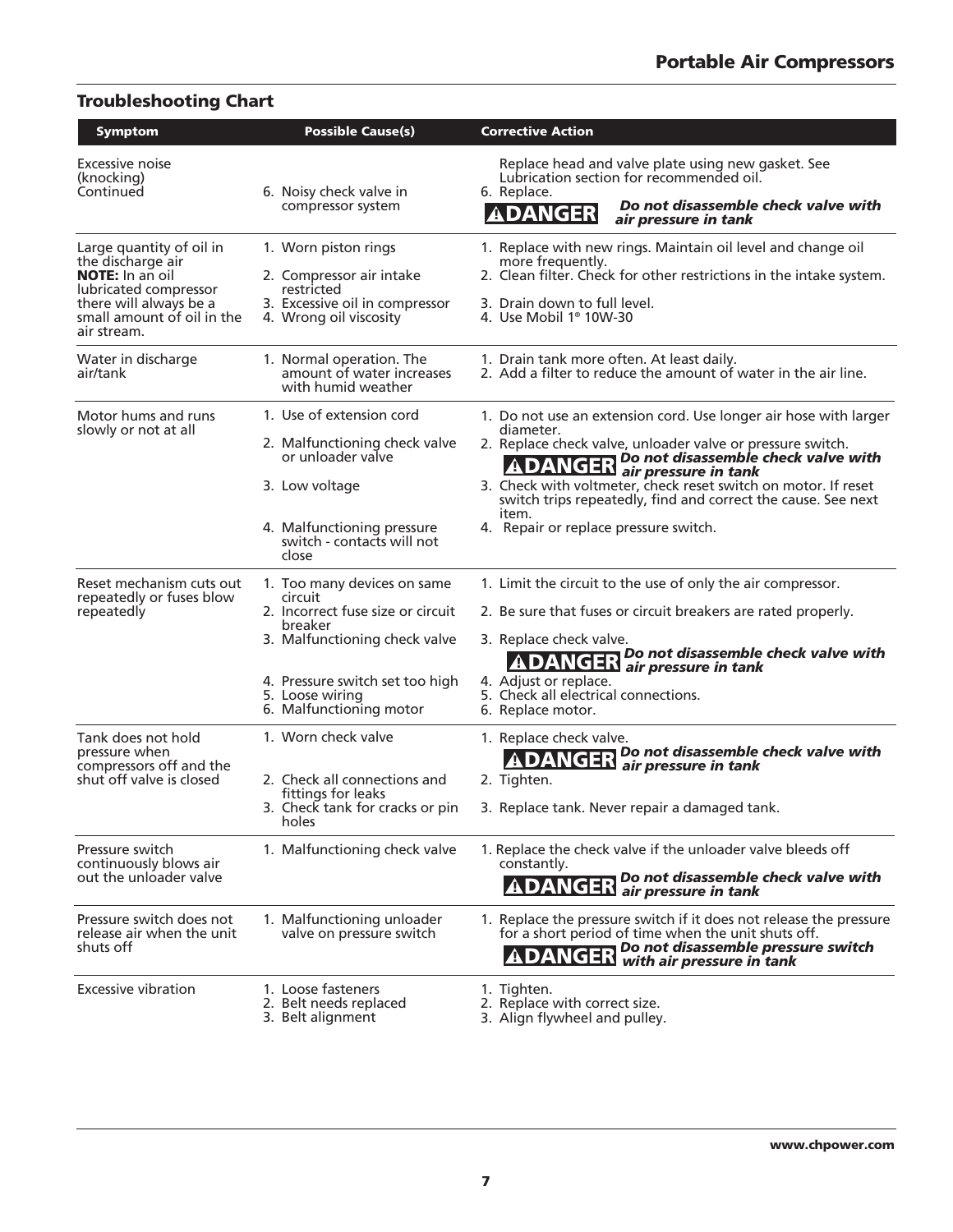### *Limited Warranty*

- 1. DURATION: From the date of purchase by the original purchaser as follows: One Year, Two Years, Three Years, Four Years, or Five Years as indicated on product specification label.
- 2. WHO GIVES THIS WARRANTY (WARRANTOR):
- Campbell Hausfeld / Scott Fetzer Company, 100 Production Drive, Harrison, Ohio, 45030, Telephone: (800) 543-6400
- 3. WHO RECEIVES THIS WARRANTY (PURCHASER): The original purchaser (other than for purposes of resale) of the Campbell Hausfeld compressor.
- 4. WHAT PRODUCTS ARE COVERED BY THIS WARRANTY: Any Campbell Hausfeld air compressor.
- 5. WHAT IS COVERED UNDER THIS WARRANTY: Parts and Labor to remedy substantial defects due to material and workmanship during the first year of ownership with the exceptions noted below. Parts only to remedy substantial defects due to material and workmanship during remaining term of coverage with exceptions noted below.
- 6. WHAT IS NOT COVERED UNDER THIS WARRANTY:
	- A. Implied warranties, including those of merchantability and FITNESS FOR A PARTICULAR PURPOSE ARE LIMITED FROM THE DATE OF ORIGINAL PURCHASE AS STATED IN THE DURATION. If the compressor is used for commercial, industrial or rental purposes, the warranty will apply for ninety (90) days from the date of purchase. Two-stage compressors are not limited to a ninety (90) day warranty when used in commercial or industrial applications. Some States do not allow limitations on how long an implied warranty lasts, so the above limitations may not apply to you
	- B. ANY INCIDENTAL, INDIRECT, OR CONSEQUENTIAL LOSS, DAMAGE, OR EXPENSE THAT MAY RESULT FROM ANY DEFECT, FAILURE, OR MALFUNCTION OF THE CAMPBELL HAUSFELD PRODUCT. Some States do not allow the exclusion or limitations of incidental or consequential damages, so the above limitation or exclusion may not apply to you.
	- C. Any failure that results from an accident, purchaser's abuse, neglect or failure to operate products in accordance with instructions provided in the owner's manual(s) supplied with compressor.
	- D. Pre-delivery service, i.e. assembly, oil or lubricants, and adjustment.
	- E. Items or service that is normally required to maintain the product, i.e. lubricants, filters and gaskets, etc.
	- F. Gasoline engines and components are expressly excluded from coverage under this limited warranty. The Purchaser must comply with the warranty given by the engine manufacturer which is supplied with the product
	- G. Additional items not covered under this warranty:
		- 1. Excluded items pertaining to All Compressors
			- a. Any component damaged in shipment or any failure caused by installing or operating unit under conditions not in accordance with installation and operation guidelines or damaged by contact with tools or surroundings.
			- b. Pump or valve failure caused by rain, excessive humidity, corrosive environments or other contaminants.
			- c. Cosmetic defects that do not interfere with compressor functionality.
			- d. Rusted tanks, including but not limited to rust due to improper drainage or corrosive environments.
			- e. The following components are considered normal wear items and are not covered after the first year of ownership. Electric motor, check valve, pressure switch, regulator, pressure gauges, hose, tubing, pipe, fittings and couplers, screws, nuts, hardware items, belts, pulleys, flywheel, air filter and housing, gaskets, seals, oil leaks, air leaks, oil consumption or usage, piston rings.
			- f. Tank drain valves.
			- g. Damage due to incorrect voltage or improper wiring.
			- h. Other items not listed but considered general wear parts.
			- i. Pressure switches, air governors, load/unload devices, throttle control devices and safety valves modified from factory settings.
			- j. Damage from inadequate filter maintenance.
			- k. Induction motors operated with electricity produced by a generator.
		- 2. Excluded items specific to Lubricated Compressors:
			- a. Pump wear or valve damage caused by using oil not specified.
			- b. Pump wear or damage caused by any oil contamination.
			- c. Pump wear or damage caused by failure to follow proper oil maintenance guidelines, operation below proper oil level or operation without oil.
	- H. Labor, service call, or transportation charges after the first year of ownership of stationary compressors. Stationary compressors are defined as not including a handle or wheels.
- 7. RESPONSIBILITIES OF WARRANTOR UNDER THIS WARRANTY: Repair or replace, at Warrantor's option, compressor or component which is defective, has malfunctioned and/or failed to conform within duration of the warranty period.
- 8. RESPONSIBILITIES OF PURCHASER UNDER THIS WARRANTY:
	- A. Provide dated proof of purchase and maintenance records.
	- B. Portable compressors or components must be delivered or shipped to the nearest Campbell Hausfeld Authorized Service Center. Freight costs, if any, must be borne by the purchaser.
	- Use reasonable care in the operation and maintenance of the products as described in the owner's manual(s).
	- D. Repairs requiring overtime, weekend rates, or anything beyond the standard manufacturer warranty repair labor reimbursement rate.
	- E. Time required for any security checks, safety training, or similar for service personnel to gain access to facility.
- Location of unit must have adequate clearance for service personnel to perform repairs and easily accessible. 9. WHEN WARRANTOR WILL PERFORM REPAIR OR REPLACEMENT UNDER THIS WARRANTY: Repair or replacement will be scheduled and

serviced according to the normal work flow at the servicing location, and depending on the availability of replacement parts. This Limited Warranty applies in the U.S., Canada and Mexico only and gives you specific legal rights. You may also have other rights which vary from State to State or country to country.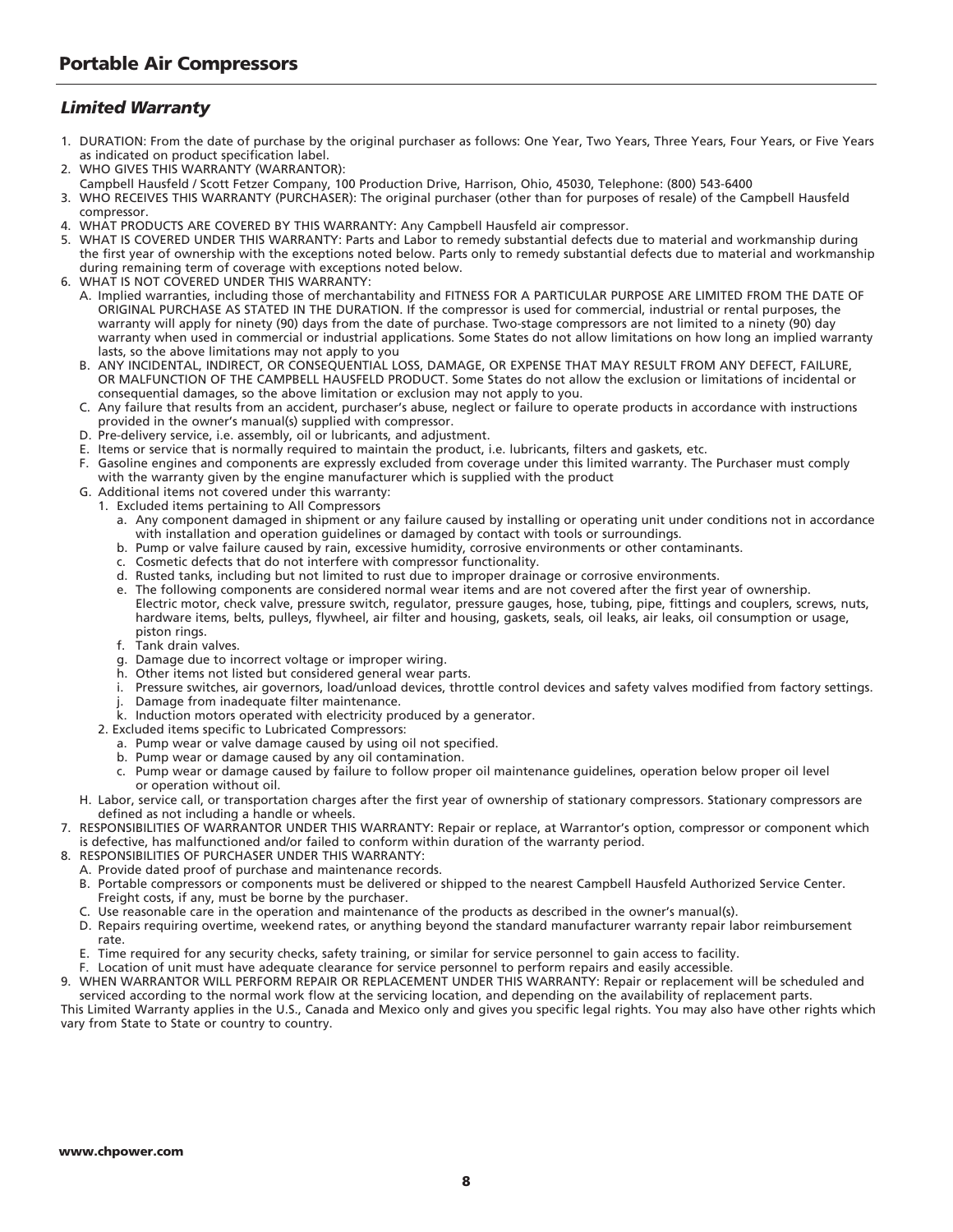### Instructions d'Utilisation

*S'il vous plaît lire et conserver ces instructions. Lire attentivement avant de monter, installer, utiliser ou de procéder à l'entretien du produit décrit. Se protéger ainsi que les autres en observant toutes les instructions de sécurité, sinon, il y a risque de blessure et/ou dégâts matériels! Conserver ces instructions comme référence.*

# Compresseurs d'Air Portatifs

## **Description**

Les compresseurs d'air sont conçus pour fournir l'air comprimé aux outils pneumatiques et pour opérer des pistolets vaporisateurs.Les pompes de ces outils sont lubrifiées à l'huile. Un petit surplus d'huile est présent dans le jet d'air comprimé. Installer les filtres appropriés pour les applications qui exigent de l'air libre d'huile ou l'eau. Le compresseur d'air doit être fixé sur un plancher ou une fondation solide. N'importe quel autre usage de ces modèles niera la garantie et le fabricant ne sera pas responsable pour les problèmes ou dommages résultant de l'usage inapproprié.

## Directives de Sécurité

Ce manuel contient de l'information très importante qui est fournie pour la SÉCURITÉ et pour ÉVITER LES PROBLÈMES D'ÉQUIPEMENT. Rechercher les symboles suivants pour cette information.

### *Danger indique*

*une situation hasardeuse imminente qui résultera en perte de vie ou blessures graves.*

### *Averissement*

*indique une situation hasardeuse potentielle qui peut résulter en perte de vie ou blessures graves.* **ADANGER**<br> **Explore Situation hasardeuse imn**<br> **il résultera en perte de vie essures graves.**<br> **AAVERTISSEMENT**<br>
dique une situation hasarde<br>
tentielle qui peut résulter en perteur de la prince de la partie de la prince de

### *Attention indique*

*une situation hasardeuse potentielle qui peut résulter en blessures.*

*Avis* 

*indique de l'information importante pour éviter le dommage de l'équipement.*

## Déballage

Lors du déballage, l'examiner soigneusement pour rechercher toute trace de dommage susceptible de s'être produit en cours de transport. Serrer tous raccords, boulons, etc., avant d'utiliser le modèle.

*Ne pas utiliser un modèle qui a été endommagé pendant le transport, la manipulation ou l'utilisation. Le dommage peut résulter en éclatement et peut causer des blessures ou dégâts matériels.* **AAVERTISSEMENT** 

## Généralités sur la Sécurité

Puisque le compresseur d'air et les autres pièces détachées (pompe, pistolets, filtres, graisseurs, tuyaux, etc.) font partie d'un système de haute pression, il est nécessaire de suivre les précautions suivantes:

1. Lire attentivement tous manuels compris avec ce produit. Se familiariser avec ce produit, ses commandes et son utilisation.



- 2. Suivre tous les codes de sécurité et d'électricité locaux ainsi que les National Electrical Codes (NEC) et Occupational Safety and Health Act (OSHA) dans les É.-U.
- 3. Seules les personnes bien familiarisées avec ces règles d'utilisation doivent être autorisées à se servir du compresseur.
- 4. Garder les visiteurs à l'écart de/et NE JAMAIS permettre les enfants dans l'endroit de travail.
- 5. Utiliser des lunettes de sécurité et la protection auditive pendant l'utilisation du modèle.
- 6. Ne pas se tenir debout sur/ni utiliser le modèle comme une prise à main.
- 7. Inspecter le système d'air comprimé et les pièces détachées électriques pour toute indication de dommage, détérioration, faiblesse ou fuites avant chaque utilisation. Réparer ou remplacer toutes pièces défectueuses

## **ADANGER**

*Avertissement D'Air Respirable* **Ce compresseur/pompe N'EST PAS équipé pour et NE DEVRAIT PAS être utilisé "comme soi" pour fournir de l'air respirable. En cas d'applications d'air pour la consommation humaine, le compresseur d'air/pompe doit être équipé avec de l'équipement de sécurité en canalisation et d'alarme. Cet équipement additionnel est nécessaire pour filtrer et purifier l'air afin d'atteindre les spécifications minimales pour la respiration Grade D décrite dans le Compressed Gas Association Commodity Specification G 7.1 - 1966, OSHA 29 CFR 1910. 134, and/or Canadian Standards Associations (CSA).**

### **DÉNÉGATION DES GARANTIES**

**SI LE COMPRESSEUR EST UTILISÉ POUR LES APPLICATIONS D'AIR RESPIRABLE ET L'ÉQUIPEMENT DE SÉCURITÉ EN CANALISATION ET D'ALARME N'EST PAS UTILISÉ SIMULTANÉMENT, LES GARANTIES EN EXISTANCE SERONT ANNULÉES, ET CAMPBELL HAUSFELD NIE TOUTE RESPONSABILITÉ POUR N'IMPORTE QUELLE PERTE, BLESSURE OU DOMMAGE.**

avant l'utilisation.

8. Inspecter le degré de serrage de toutes attaches fréquemment.

## **AAVERTISSEMENT**



*Les moteurs, l'équipement et les commandes électriques*

*peuvent causer des arcs électriques qui peuvent allumer un gaz ou une vapeur inflammable. Ne jamais utiliser ou réparer le modèle près d'un gaz ou d'une vapeur inflammable. Ne jamais entreposer les liquides ou gaz inflammables près du compresseur.*

MÉMENTO: Gardez votre preuve datée d'achat à fin de la garantie! Joignez-la à ce manuel ou classez-la dans un dossier pour plus de sécurité.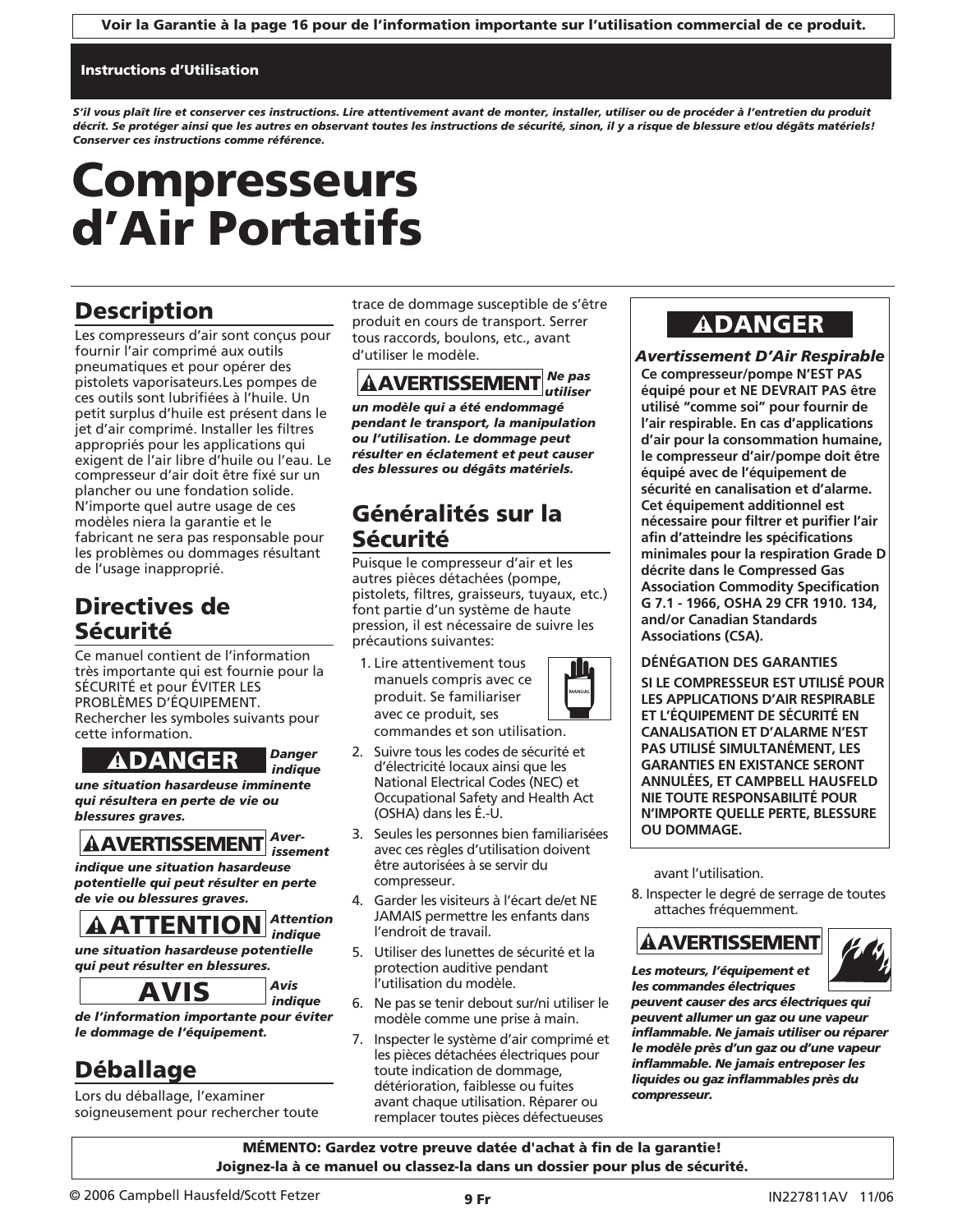## Généralités sur la Sécurité (Suite)



<u> minility</u>

*courroie. Ce modèle peut se démarrer sans avis. Le contact avec les pièces mobiles peut causer des blessures*

*personnelles ou dégâts matériels.* Ne pas porter des vêtements flottants ou des bijoux qui peuvent se prendre

dans les pièces mobiles du modèle.

### *Les pièces du compresseur peuvent être chaudes même si le modèle est hors circuit.*

- 10. Garder les doigts à l'écart du compresseur; les pièces mobiles et chaudes peuvent causer des blessures et/ou des brûlures.
- 11. Si l'équipement vibre anormalement, ARRÊTER le moteur et l'inspecter immédiatement. La vibration est généralement une indication d'un problème.
- 12. Pour réduire le risque d'incendie, garder l'extérieur du moteur libre d'huile , de solvants et de graisse excessive.

### *Une soupape*

*de sûreté ASME au réglage qui n'est pas plus élevé que la pression permise maximum du contenant de pression DOIT être installée dans le réservoir de ce compresseur. La soupape de sûreté ASME doit avoir une classificaton de débit et de pression suffisante afin de protéger les pièces détachées sous pression contre l'éclatement.*  ! DANGER ! ATTENTION ! AVERTISSEMENT ! ATTENTION ! AVERTISSEMENT



*décalcomanie de spécifications du compresseur pour la pression de service maximum. Ne pas faire fonctionner avec le manostat ni les soupapes pilote réglés plus haut que la pression de service maximum.*

13. Ne jamais essayer d'ajuster la soupape de sûreté. Garder la soupape de sûreté libre de peinture et autres accumulations.

*Ne jamais essayer de réparer*



*ou de modifier un réservoir! Le soudage, perçage ou autre modifications peuvent affaiblir le réservoir et peuvent résulter en dommage de rupture ou d'explosion. Toujours remplacer un réservoir usé, fendu ou endommagé.*

## *Purger le*

*liquide du*

### *réservoir quotidiennement.*

- 14. L'accumulation d'humidité cause la rouille qui peut affaiblir le réservoir. Purger le réservoir quotidiennement et l'inspecter périodiquement pour la rouille et la corrosion ou autre dommage. **Example 18 AVIS**<br>
Servoir quotidiennement.<br>
L'accumulation d'humidité le rouille qui peut affaiblir le reurger le réservoir quotidie<br>
l'inspecter périodiquement<br>
rouille et la corrosion ou au dommage.<br>
L'air mouvante peut
- 15. L'air mouvante peut agiter la poussière et le débris qui peut être dangereux. Dissiper l'air lentement en purgeant l'humidité ou pendant la dépressurisation du système de compresseur.

### PRÉCAUTIONS DE PULVÉRISATION



*Ne jamais pulvériser des matières inflammables dans l'endroit d'une flamme ni près des sources d'allumage y compris le modèle de compresseur.*

- 16. Ne pas fumer pendant la pulvérisation de peintures, insecticides ou autres matières toxiques ou inflammables.
- 17. Utiliser un masque/ respirateur pendant la pulvérisation et pulvériser dans un endroit bien

ventilé afin d'éviter les hasards de santé et d'incendie.

- 18. Ne pas diriger la peinture ni autre matériel vers le compresseur. Situer le compresseur aussi loin que possible de l'endroit de pulvérisation afin de diminuer l'accumulation de surpulvérisation sur le compresseur.
- 19. Pendant la vaporisation de ou le nettoyage avec des solvants ou produits chimiques toxiques, suivre les instructions fournies par le

fabricant des produits chimiques.

### **AAVERTISSEMENT**

*Débrancher, étiquetter et verrouiller la source d'alimentation. Dissiper toute*



*la pression du système avant d'installer, procéder à l'entretien, déplacer ou de réparer.*

## Introduction

Se référer à la Figure 1 pour rechercher les pièces suivantes.

Manostat - Interrupteur Auto/Off - Dans la position "AUTO" le compresseur se coupe automatiquement quand la pression du réservoir atteint une pression maximale réglée d'avance. Dans la position "off", le compresseur ne fonctionnera pas. Cet interrupteur devrait être dans la position "OFF" pour le branchement ou le débranchement du cordon d'alimentation de la prise de courant ou pour le changement d'outils pneumatiques. (Voir Figure 8)

Lorsque le manostat coupe le moteur (off), vous entenderez de l'air qui s'échappe de la Soupape de Décharge du Manostat pendant un peu de temps. Ceci relâche la pression d'air du tuyau de décharge et permet que le compresseur se remet en marche plus facilement.

Réqulateur - Le régulateur contrôle la quantité de pression d'air dans le tuyau. Le tuyau d'air est branché à la sortie du régulateur.

Soupape de Sûreté ASME - Cette soupape relâche l'air automatiquement si la pression du réservoir dépasse la pression maximale réglée d'avance.

Tuyau de décharge - Ce tuyau transporte l'air comprimé de la pompe au clapet. Ce tuyau devient très chaud pendant l'usage.

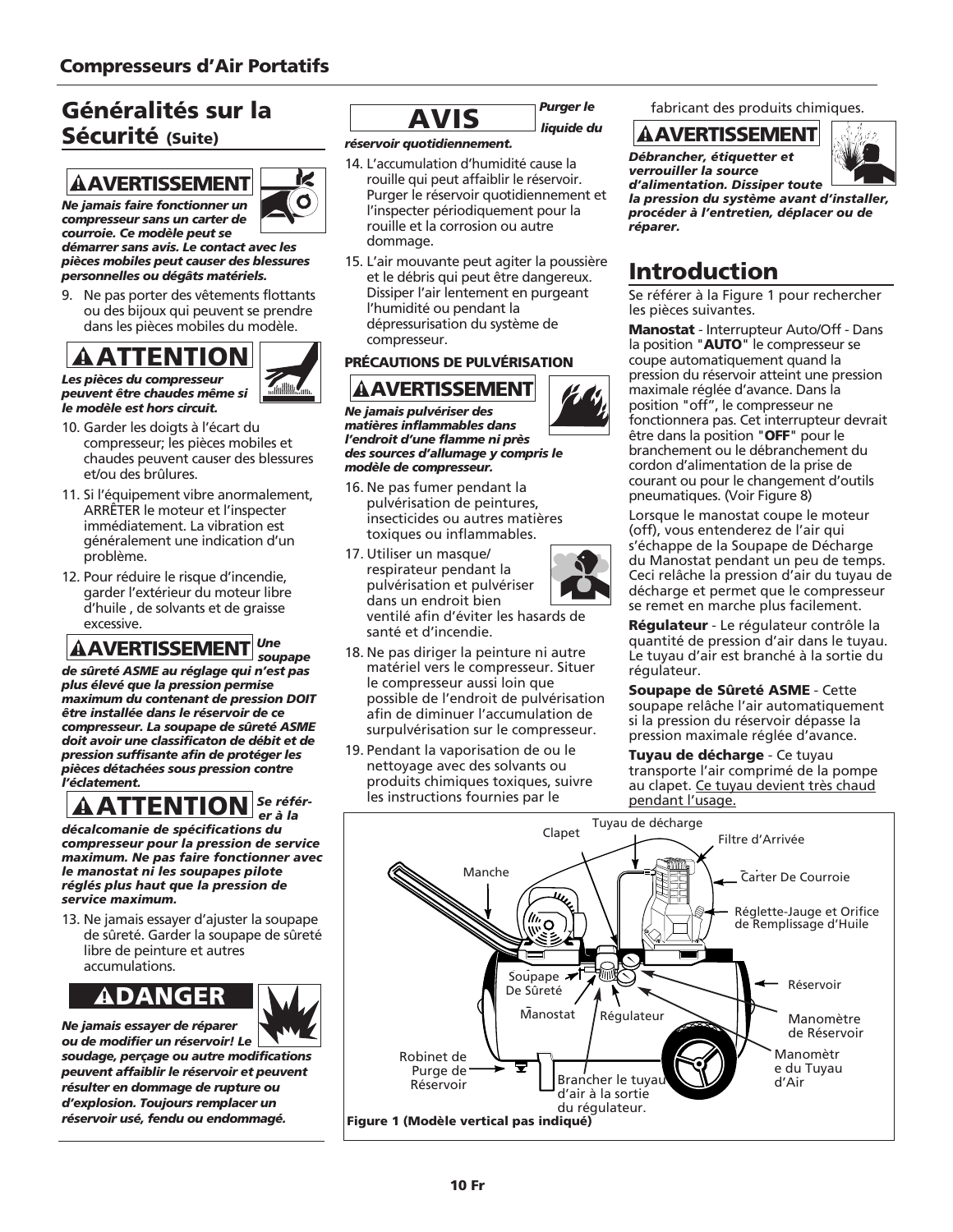### Compresseurs d'Air Portatifs

## Introduction (Suite)

### AAVERTISSEMENT<sup>Pour</sup> *éviter le*

*risque de brûlures graves, ne jamais toucher le tuyau de décharge.*

Clapet - Soupape à sens unique qui permet l'arrivée d'air dans le réservoir, mais empêche le refoulement d'air dans la pompe du compresseur. **AAVERTISSEMENT**<br>
sque de brûlures graves, ne<br>
ucher le tuyau de décharge<br>
apet - Soupape à sens uniq<br>
enter l'arrivée d'air dans le<br>
ais empêche le refoulement<br>
pompe du compresseur.<br>
anche - Conçue pour le déf<br>
de le dif

Manche - Conçue pour le déplacement du compresseur.

### *Ne jamais*

*utiliser la manche pour soulever le modèle du plancher.*

Carter De Courroie - Couvre la courroie, la poulie du moteur et le volant.

*Ne jamais utiliser le compresseur sans un carter de courroie. Ce modèle peut se*

*démarrer sans avis. Le contact avec les pièces mobiles peut causer des blessures graves ou le dégât matériel.*

Robinet de Purge de Réservoir - Cette soupape est située sur la base du réservoir. Utiliser cette soupape pour purger l'humidité du réservoir quotidiennement afin de réduire le risque de corrosion.

Réduire la pression du réservoir sous 69 kPa, et ensuite purger l'humidité du réservoir quotidiennement pour éviter la corrosion. Purger l'humidité du(des) réservoir(s) en tournant le robinet de purge situé sous le réservoir.

Manomètre de Réservoir - Indique la pression d'air présente dans le réservoir.

Manomère de Tuvau d'Air - Indique la quantité de pression d'air dans le tuyau utilisé pour actionner les outils. Cette pression est augmentée ou diminuée avec le régulateur.

## Montage

### MODÈLES AVEC RÉSERVOIRS HORIZONTAUX SEULEMENT MANCHE

- 1. Enlever la vis du manche de la plaque de base du réservoir si installé d'avance.
- 2. Introduire le manche dans les deux bords de la plaque de base du réservoir. Serrer le manche afin qu'il s'ajuste dans les ouvertures spéciaux dans la plaque de base (Voir Figure 2).
- 3. Placer un petit morceau de bois contre le bout du manche, frapper avec un maillet ou un marteau afin d'aligner le trou dans le manche avec le trou dans la plaque de base.
- 4. Introduire et serrer la vis de manche



dans le trou de la plaque de base et à travers le manche. S'assurer que la vis passe à travers le manche.

### MONTAGE DE ROUES

K Ø

Les articles indiqués d'un astétrisque (\*) dans la Figure 3 sont livrés dégagés, avec le modèle. Monter selon les instructions suivantes:

1. Introduire le boulon à épaulement à



travers le moyeu de roue avec la tête du boulon au sens opposé de la section de moyeu en saillie.

- 2. Pour les roues de diamètre 20,32 cm, introduire le boulon d'épaulement dans le trou le plus bas dans l'arbre de roue du réservoir et bien le fixer avec un écrou de serrage.
- 3. Pour les roues de diamètre 25,40 cm, introduire le boulon d'épaulement dans le trou le plus haut de l'arbre de roue du réservoir et bien le fixer avec l'écrou de serrage. Répéter cette étape pour le sens opposé.

Une fois monté, le réservoir doit être situé au niveau ou incliné un peu vers le robinet de purge du réservoir afin que le réservoir se purge correctement.

### MODÈLES AVEC RÉSERVOIRS VERTICAUX SEULEMENT MONTAGE DE MANCHE

Introduire quatre vis de manche à travers les trous dans le manche et serrer à la plaque de base (Voir Figure 4).

### MONTAGE DE PIED

Les articles indiqués d'un astétrisque (\*) sont livrés dégagés, avec le modèle (Voir Figure 5).

1. Incliner le modèle afin de permettre l'accès au pied avant et le stabiliser avec sûreté afin d'assurer que le modèle ne bascule pas.



- 2. Introduire le boulon à travers le pied et le support. Le pied devrait être situé sur le côté plus bas du support.
- 3. Fixer avec sûreté avec l'écrou de blocage. Répéter au sens opposé.

### MONTAGE DE ROUES

Les articles indiqués d'un astétrisque (\*) sont livrés dégagés, avec le modèle (Voir Figure 5).

- 1. Introduire le boulon à épaulement à travers le moyeu de roue avec la tête du boulon au sens opposé de la section de moyeu en saillie.
- 2. Avancer le boulon d'épaulement à travers le trou sur le fer d'arbre de roue du réservoir et bien le fixer avec l'écrou de blocage. Répéter au sens opposé.

### GRAISSAGE



### *CE MODÈLE* **AATTENTION**

*EST LIVRÉ SANS HUILE! Suivre les instructions de graissage avant de faire fonctionner le compresseur.*

S'assurer que le prolongement de vidange d'huile soit installé (si compris). Enlever le reniflard de jauge (Voir Fig. 6) et remplir la pompe d'huile selon le Tableau 1.

### PROLONGEMENT DE VIDANGE D'HUILE

Quelques modèles ont un prolongement de vidange d'huile et un bouchon (situé avec le manuel d'utilisation). Installer le prolongement de vidange d'huile et le bouchon avant d'ajouter l'huile à la pompe. Pour éviter des fuites d'huile, il est hautement recommandé d'appliquer le ruban d'étanchéité de filetage de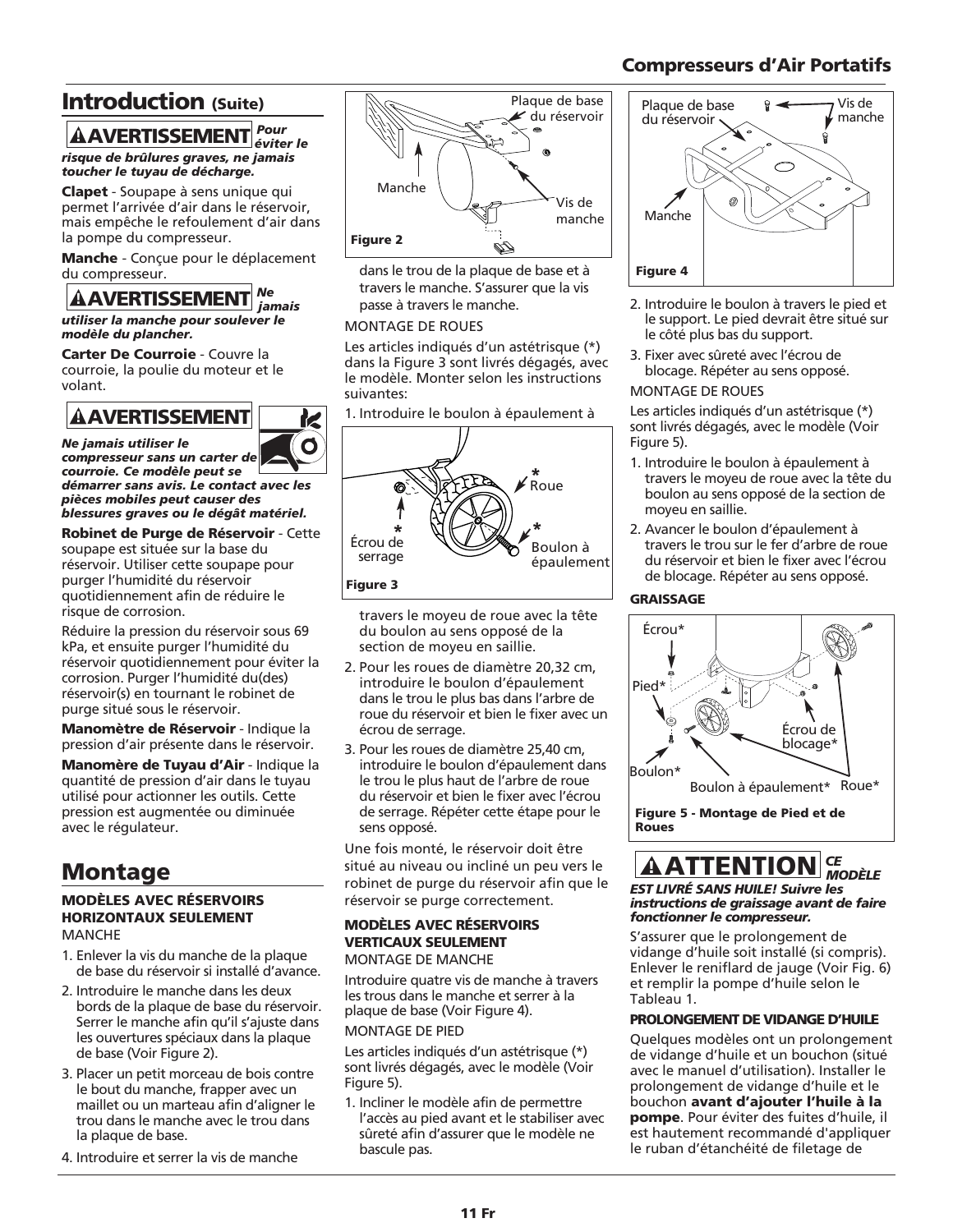## Montage (Suite)

PTFE, ou pâte enduit d'étanchéité, aux filets sur chaque extrémité de l'extension de drainage de l'huile. Visser le bouchon sur un bout du prolongement. Enlever le bouchon de vidange d'huile de la base de la pompe et installer le prolongement de vidange d'huile (Voir Figure 6).



Voir l'étiquette de spécifications sur le réservoir d'air pour votre modèle de pompe et se référer au Tableau 1 pour la capacité d'huile correcte. Utiliser l'huile pour compresseur d'air industrielle SAE 30 ou l'huile complètement synthétique pour moteurs telle que Mobil 1 10W-30. Ne pas utiliser l'huile pour automobile ordinaire telle que 10W-30. Les additifs dans l'huile de moteur peuvent causer de l'encrassement dans les soupapes et peuvent diminuer la vie de la pompe. Pour assurer la durée maximum de la pompe, purger et remplacer l'huile après la première heure de fonctionnement. Le niveau d'huile correct est illustré dans la Figure 6.

|            | Modèle de Pompe Capacité d'huile approx. |
|------------|------------------------------------------|
| VS260000KB | 0,18L                                    |
| VT470000KB | 0.35L                                    |
| VT470200KB | 0.34L                                    |
| TC100000KB | 0.35L                                    |

### Tableau 1

### INSTALLATION DE FILS

Les codes d'installation de fils électriques varient selon la région. L'installation de fils à la source, fiche et fusible disjoncteur doivent correspondre au moins à l'ampérage et à la tension indiqués sur la plaque indicatrice du moteur et doivent satisfaire tous codes électriques pour ce minimum. Utiliser une fusée à retardement sauté de type T ou un disjoncteur.

*L'installation de fils insuffisante peut causer le surchauffage, court-circuit et dommage d'incendie.*

REMARQUE: Les modèles de 120 volts, 15 A peuvent fonctionner sur un circuit de 120 volts 15 A sous les conditions suivantes:

- 1. Aucun autre appareil électrique ou lumière soit connecté au même branchement.
- 2. L'alimentation en tension est normale.
- 3. Le circuit est équipé d'un disjoncteur de 15 A ou une fusée à retardement sauté en T (Pour le Canada utiliser Type D).

S'il n'est pas possible d'atteindre les conditions ci-dessus ou si le déclenchement de l'appareil protecteur de courant est fréquent, il peut être nécessaire d'opérer le compresseur sur un circuit de 120 volts 20 A. Quelques modèles peuvent se transformer à un fonctionnement de 240 volts, se référer à la section MOTEUR À TENSION DOUBLE.

### INSTRUCTIONS DE MISE À LA TERRE

1. Ce produit doit être mise à la terre. Lors d'un court-circuit, la mise à la terre diminue le risque de secousse électrique en fournissant un fil d'échappement pour le courant électrique. Le modèle est équipé d'un cordon avec une broche de terre qui correspond aux types de prises de courant indiquées sur la Figure 7. Si la fiche ne corresponde pas dans la prise de courant désirée, la faire remplacer par un électricien qualifié. terre correctement en respectant tous les codes et règlements locaux. **EXAMPLE ANTENTION CANTENT (FOR EVALUAT CANTENT (FOR A SIMPLE TO THE CONSULTER SECTION TO A PROPERT CANTENT (FOR A SIMPLE CANTENT CANTENT (FOR A SIMPLE CANTENT CANTENT CANTENT CANTENT CANTENT CANTED AND CONSULTER THE CANT** 



*L'usage incorrect d'une fiche mise à la terre peut résulter en risque de secousse électrique.*

### REMARQUE: Ne pas utiliser un adaptateur de mise à la terre.

2. Si la réparation ou le remplacement du cordon ou de la fiche est nécessaire, ne pas connecter le fil de



3. Si vous ne comprenez pas les instructions pour la mise à la terre ou si vous n'êtes pas certains si le produit est mis à la terre avec sûreté, vérifier avec un électricien ou personne qualifiée. Ne pas modifier la fiche fournie; si la fiche n'est pas la bonne taille pour la prise de courant, faire installer une nouvelle prise de courant par un électricien qualifié.

### FICHES ET PRISES DE COURANT

- 1. Si la fiche sur le cordon d'alimentation du modèle vous parait étrange ou si la fiche ne correspond pas à votre prise de courant, se référer à la Figure 7 pour une explication des différentes fiches et des tensions que vous pouvez utiliser avec ces fiches.
- 2. S'assurer que le produit soit branché dans une prise de courant de même configuration que la fiche.
- 3. Les prises doivent être connectées aux circuits classifiés à porter au moins la tension et l'ampérage indiqués.
- 4. NE JAMAIS faire remplacer la prise de courant avec une autre qui a un ampérage plus élevé avant de s'informer si le changement respecte tous les codes électriqes de votre quartier. L'installation doit être effectuée par un électricien qualifié. Si les produits doivent être rebranchés sur d'autres circuits, ce raccordement doit être effectué par une personne qualifiée.

### MOTEURS À TENSION DOUBLE (QUELQUES MODÈLES)

Les moteurs à tension double peuvent être branchés pour soi 120 volts ou 240 volts. Déterminer la tension installée à l'usine pour votre compresseur en comparant la fiche sur le cordon avec les prises indiquées sur la Figure 7. Se référer à la décalcomanie sur le moteur afin de changer de tension basse à tension haute.

### *Tout*  $\hat{\textbf{A}}$  **AVERTISSEMENT**  $\textcolor{red}{\overline{r}_{install}}$

### *ation de fils doit être effectué par un électricien qualifié.*

Changement des branchements pour la tension alternative:

- 1. Débrancher le cordon de la source d'alimentation
- 2. Enlever le couvercle de borne du moteur.
- 3. Rechercher le schéma de connexion sur le dos du couvercle ou sur la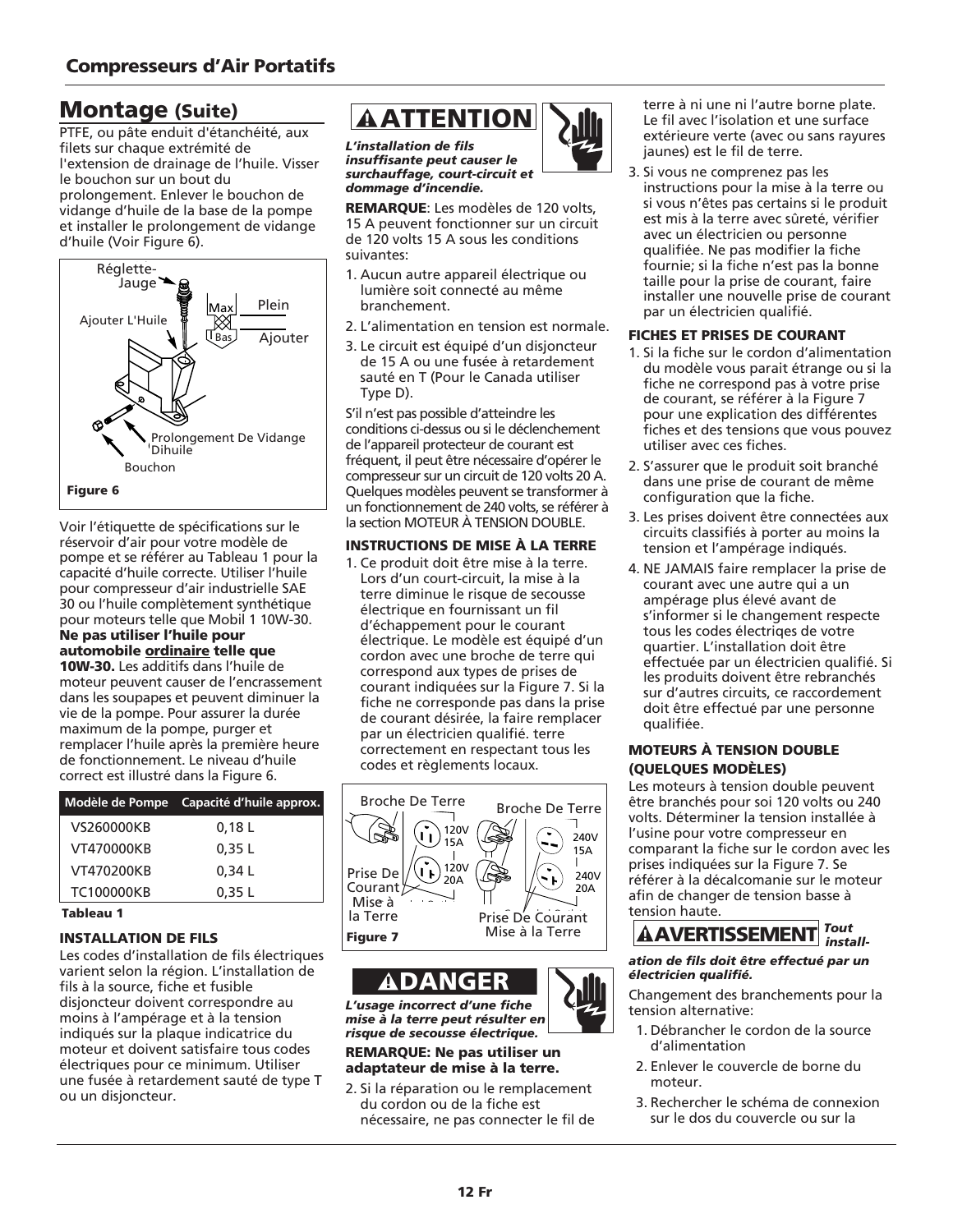## Montage (Suite)

plaque indicatrice du moteur et brancher à nouveau afin d'atteindre la tension désirée telle qu'indiquée sur le schéma.

## *Si vous ne*

*comprenez pas le schéma d'installation de fils, il est nécessaire de rechercher un électricien certifié qui comprend les schémas d'installation de fils.*

4. Changer la fiche afin de correspondre aux exigences de tension et de courant.

*Pendant la* 

*transformation à une tension alternative, s'assurer que le fil de mise à la terre vert du cordon soit branché à la broche de terre de la fiche et au corps métallique du manostat.* **AAVERTISSEMENT**<br> *mprenez pas le schéma d'instils, il est nécessaire de reetricien certifié qui comprensaire de reetricien certifié qui comprensaire de relation de fils.<br>
L. Changer la fiche afin de contra dur existence d* 

## Fonctionnement

### DÉMARRAGE

*Cette pompe pour compresseur doit être remplie d'huile avant le démarrage. Se référer à la section de Graissage.*

*Ne pas brancher les outils pneumatiques au bout ouvert du tuyau avant que le démarrage soit complet et que le modèle fonctionne correctement.*

- 1. Enlever la réglette-jauge du reniflard et remplir la pompe au niveau correct. Voir la section de Graissage.
- 2. Ouvrir le robinet de purge du réservoir.
- 3. Tournez le levier ou le bouton du manostat à la position **OFF** (ARRÊT) et branchez le cordon d'alimentation.
- 4. Tournez le levier ou le bouton du manostat à la position AUTO et faites fonctionner l'appareil pendant 30 minutes pour roder les pièces de la pompe (reportez-vous à la Figure 8).



5. Tourner le bouton du régulateur complètement au sens contraire des aiguilles d'une montre. Le compresseur fonctionnera jusqu'à la pression maximale réglée d'avance et s'arrêtera.

- 6. Tourner le bouton du régulateur au sens des aiguilles d'une montre pour purger l'air. Le compresseur se remettra en marche à la pression réglée d'avance.
- 7. Tourner le levier ou bouton du manostat à la position OFF et débrancher le cordon d'alimentation. Tourner le bouton du régulateur lentement dans le sens des aiguilles d'une montre afin de dissiper toute la pression d'air. Ne pas procéder à l'étape suivante jusqu'à ce que la pression du réservoir est à zéro (0).
- 8. Brancher le tuyau, et ensuite fixer un mandrin ou un autre outil au bout ouvert du tuyau. Brancher le cordon d'alimentation. Tourner le levier du manostat à la position AUTO. Une fois que le modèle soit pressurisé, tourner le bouton du régulateur dans le sens des aiguilles d'une montre afin d'atteindre la pression de sortie désirée.
- 9. Après avoir utilisé l'appareil, tournez le levier ou le bouton du manostat à la position OFF (arrêt).
- 10.Si le compresseur sera hors usage pendant longtemps, purger l'air des canalisations et purger l'humidité du réservoir avec le robinet de purge. Ensuite suivre l'horaire d'entretien.

REMARQUE: Les modèles électriques sont équipé d'un manostat qui coupe le moteur (OFF) automatiquement quand la pression du réservoir atteint un niveau réglé d'avance. Une fois que l'air soit utilisé dans le réservoir et que la pression du réservoir atteint un niveau bas réglé d'avance, le manostat met le moteur en marche automatiquement.

## Entretien

## **AAVERTISSEMENT**

*Débrancher, étiquetter et verouiller la source*

*d'alimentation, et ensuite dissipper toute la pression du système avant d'essayer d'installer, déplacer ou de procéder au service ou à l'entretien.*

Toutes réparations doivent être effectuées par un représentant de service autorisé.

### POUR UN FONCTIONNEMENT EFFICACE:

Faire l'essai de la soupape de sûreté chaque semaine selon la méthode suivante et suivre l'horaire d'entretien cidessous.

## Compresseurs d'Air Portatifs

### L'HUMIDITÉ DANS L'AIR COMPRIMÉ

L'humidité dans l'air comprimé forme des gouttelettes en arrivant de la pompe du compresseur. Si l'humidité est élevée, ou si le compresseur est utilisé continuellement, cette humidité s'accumulera dans le réservoir. Pendant l'utilisation d'un pistolet à peinture ou d'un pistolet pour le décapage au sable, cette eau sera transportée du réservoir par moyen du tuyau, et en forme de gouttelettes, mélangées avec le matériel utilisé.

**Important:** Cette condensation peut causer des taches d'eau sur votre travail de peinture, surtout pendant la pulvérisation de peinture à l'huile. Pendant le décapage au sable, cette eau servira à tenir le sable ensemble et causera une obstruction dans le pistolet. Un filtre dans la ligne d'air situé aussi près du pistolet que possible peut aider à éliminer cette humidité.

1. Tirer l'anneau sur la soupape de sûreté et la laisser revenir à sa position normale (Voir Figure 9). Cette soupape laisse échapper l'air automatiquement si la pression dans le réservoir dépasse le maximum réglé d'avance.



### *Une large quantité*

*d'air sera relâchée rapidement si la soupape de sûreté est actionnée avec de la pression d'air présente dans le réservoir.* **AATTENTION**<br> *air sera relâchée rapidemeniqupape de sûreté est actionn<br>
pression d'air présente dans<br>
servoir.*<br> **ADANGER** 

## *Ne jamais*

*trifouiller avec cette soupape. L'inspecter de temps en temps. Remplacer la soupape de sûreté s'il y a une fuite d'air une fois que la soupape soit lâchée ou si la soupape est grippée et ne fonctionne pas.*

2. Avec le moteur hors circuit (OFF) et débranché, nettoyer le débris du moteur, volant, réservoir, canalisations d'air et des ailettes de refroidissement de la pompe.

### COURROIE D'ENTRAÎNEMENT

Les courroies s'étirent pendant l'usage normal. Bien ajusté, une pression de 2,26

kg appliquée à la courroie entre la poulie du moteur et la pompe peut dériver approx. 12,7 mm (Voir Figure 10).

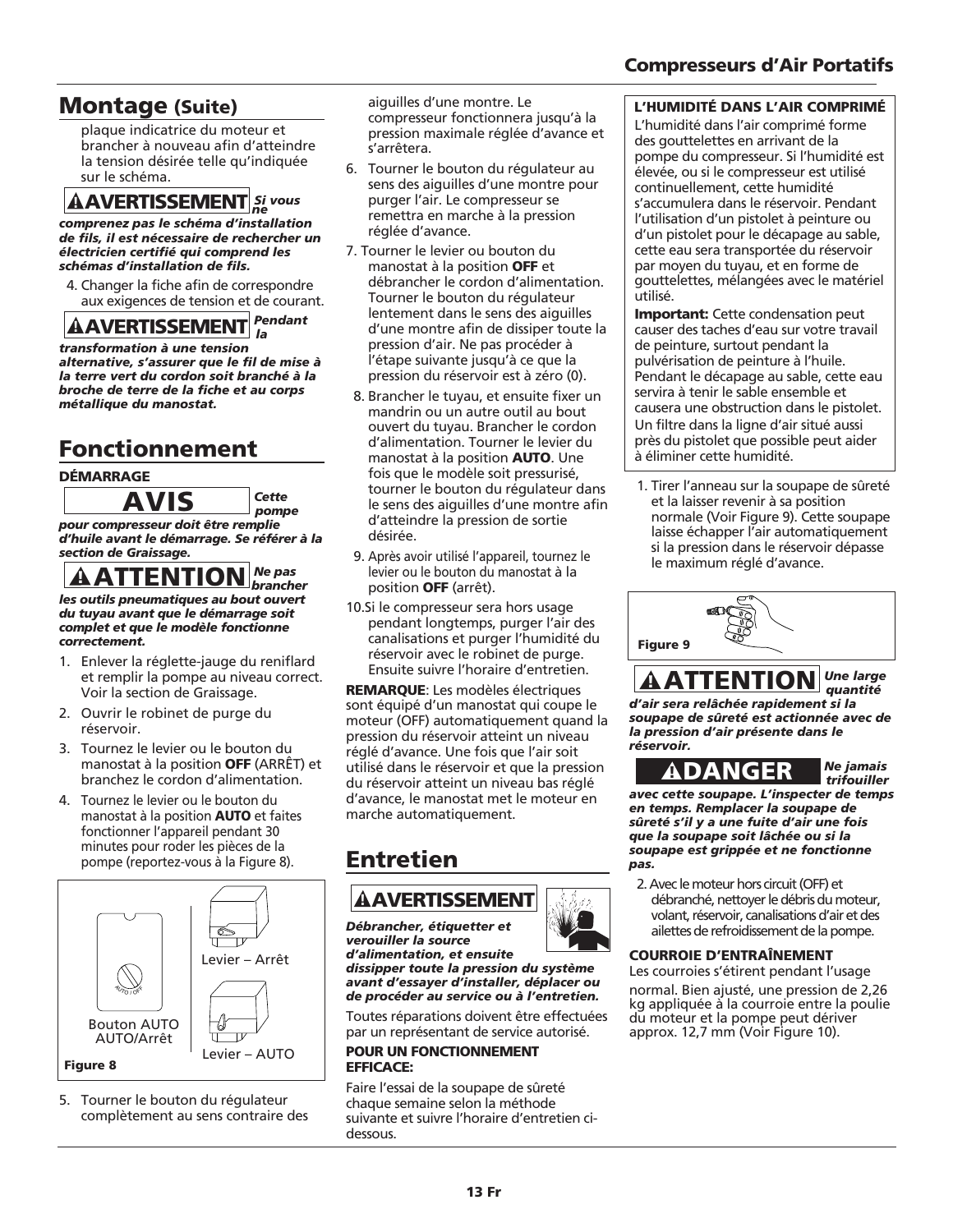## Entretien (Suite)

AJUSTEMENT DE LA COURROIE D'ENTRAÎNEMENT:

- 1. Enlever le carter de courroie.
- 2. Desserrer les quatres attaches qui tiennent le moteur à la plaque de base.
- 3. Déplacer le moteur dans la bonne



direction. La courroie doit être bien alignée lors de l'ajustement.

- 4. Ajuster le volant ou la poulie du moteur afin que la courroie fonctionne de manière droite.
- 5. Si nécessaire, utiliser un arrache-roue pour déplacer la poulie sur l'arbre du moteur. Serrer la vis de pression une fois que la poulie soit en position.
- 6. Fixer le carter de courroie.

### Guide de Dépannage

### ENTREPOSAGE

- 1. Le tuyau et le compresseur doivent être entreposés dans un endroit frais et sec si hors usage.
- 2. Les réservoirs devraient être purgés d'humidité et le tuyau débranché et suspendu avec les bouts ouverts face en bas afin de permettre que l'humidité s'écoule du tuyau.
- 3. Protéger le cordon d'alimentation en le roulant, sans serrer, autour de la manche du modèle ou en le bobinant.

## Support Technique

Pour de l'assistance technique concernant le fonctionnement ou la réparation de ce produit, s'il vous plaît composer le 1-800-543-6400.

| <b>EXIGENCE DE COUPLE (kg-cm)</b><br><b>Boulons de</b><br><b>Boulons de</b><br>tête de<br>chapeau<br>de palier<br>Modèle compresseur |         |        |
|--------------------------------------------------------------------------------------------------------------------------------------|---------|--------|
| V٢                                                                                                                                   | 115-144 | 58-138 |
| VT                                                                                                                                   | 259-346 | 58-138 |
| TC.                                                                                                                                  | 259-346 | 58-138 |
| Tableau 3                                                                                                                            |         |        |

### HORAIRE D'ENTRETIEN

| <b>Fonction</b>                    | Quotidien | <b>Hebdomadaire</b> | <b>Mensuel</b> | 3 Mois |
|------------------------------------|-----------|---------------------|----------------|--------|
| Vérifier le niveau d'huile         |           |                     |                |        |
| Purger le réservoir                |           |                     |                |        |
| Inspecter le filtre d'air          |           |                     |                |        |
| Vérifier la soupape de sûreté      |           |                     |                |        |
| Nettoyer le modèle                 |           |                     |                |        |
| Vérifier le serrage de la courroie |           |                     |                |        |
| Changer l'huile                    |           |                     |                |        |

### Tableau 2

| <b>Symptôme</b>                                                | <b>Cause(s) Possible(s)</b>                                                                  | <b>Mesures Correctives</b>                                                                                                                                                                                                                                                                              |
|----------------------------------------------------------------|----------------------------------------------------------------------------------------------|---------------------------------------------------------------------------------------------------------------------------------------------------------------------------------------------------------------------------------------------------------------------------------------------------------|
| Pression de décharge basse                                     | 1. Demande d'air dépasse la<br>capacité de la pompe<br>2. Fuites d'air                       | 1. Diminuer la demande d'air ou utiliser un compresseur de plus<br>haute capacité.<br>2. Écouter pour des fuites d'air. Appliquer une solution savonneuse<br>à tous les raccords et branchements et vérifier pour des bulles qui<br>indiquent des fuites. Serrer ou remplacer les raccords ou           |
|                                                                | 3. Arrivée d'air limitée<br>4. Joints éclatés<br>5. Fuites ou dommage aux<br>soupapes        | branchements qui ont des fuites.<br>3. Nettover la cartouche filtrante.<br>4. Remplacer tous joints défectueux.<br>5. Enlever la culasse et inspecter pour des soupapes cassées,<br>soupapes mal dressées, sièges de soupapes endommagés, etc.<br>Remplacer toutes les pièces défectueuses et remonter. |
|                                                                |                                                                                              | AATTENTION d'étanchéité de culasse che<br>d'étanchéité de culasse chaque<br>fois que la culasse est enlevée                                                                                                                                                                                             |
| Le filtre à air fond à cause<br>du surchauffage de la<br>pompe | 1. Joint isolant entre le filtre et<br>la culasse manquant<br>2. Soupape cassée/joint éclaté | 1. Installer un joint d'étanchéité.<br>2. Remplacer les soupapes ou installer un nouveau joint<br>d'étanchéité.                                                                                                                                                                                         |
| Bruit excessif<br>(cognement)                                  | 1. Moteur ou poulie de<br>compresseur dégagé                                                 | 1. Poulies de moteur et de compresseur dégagés sont causes<br>communes de cognement. Serrer les boulons de serrage et vis de<br>pression de poulie.                                                                                                                                                     |
|                                                                | 2. Manque d'huile dans le<br>carter<br>3. Bielle usée                                        | 2. Vérifier le niveau d'huile; si bas, inspecter les paliers pour du<br>dommage. L'huile sale peut causer du dommage.<br>3. Remplacer la bielle. Entretenir le niveau d'huile et changer l'huile                                                                                                        |
|                                                                | 4. Alésages d'axe de piston<br>usés                                                          | plus souvent.<br>4. Enlever le piston équipé du compresseur et l'inspecter pour<br>l'usure excessif. Remplacer les axes de piston ou pistons usés au<br>besoin. Entretenir le niveau d'huile correct et changer l'huile plus                                                                            |
|                                                                | 5. Piston frappe la plaque de<br>soupape                                                     | souvent.<br>5. Enlever la tête du compresseur et la plaque de soupape et<br>inspecter pour de l'encrassement charbonneux ou autre matières<br>étranges sur la partie supérieure du piston. Remplacer la culasse                                                                                         |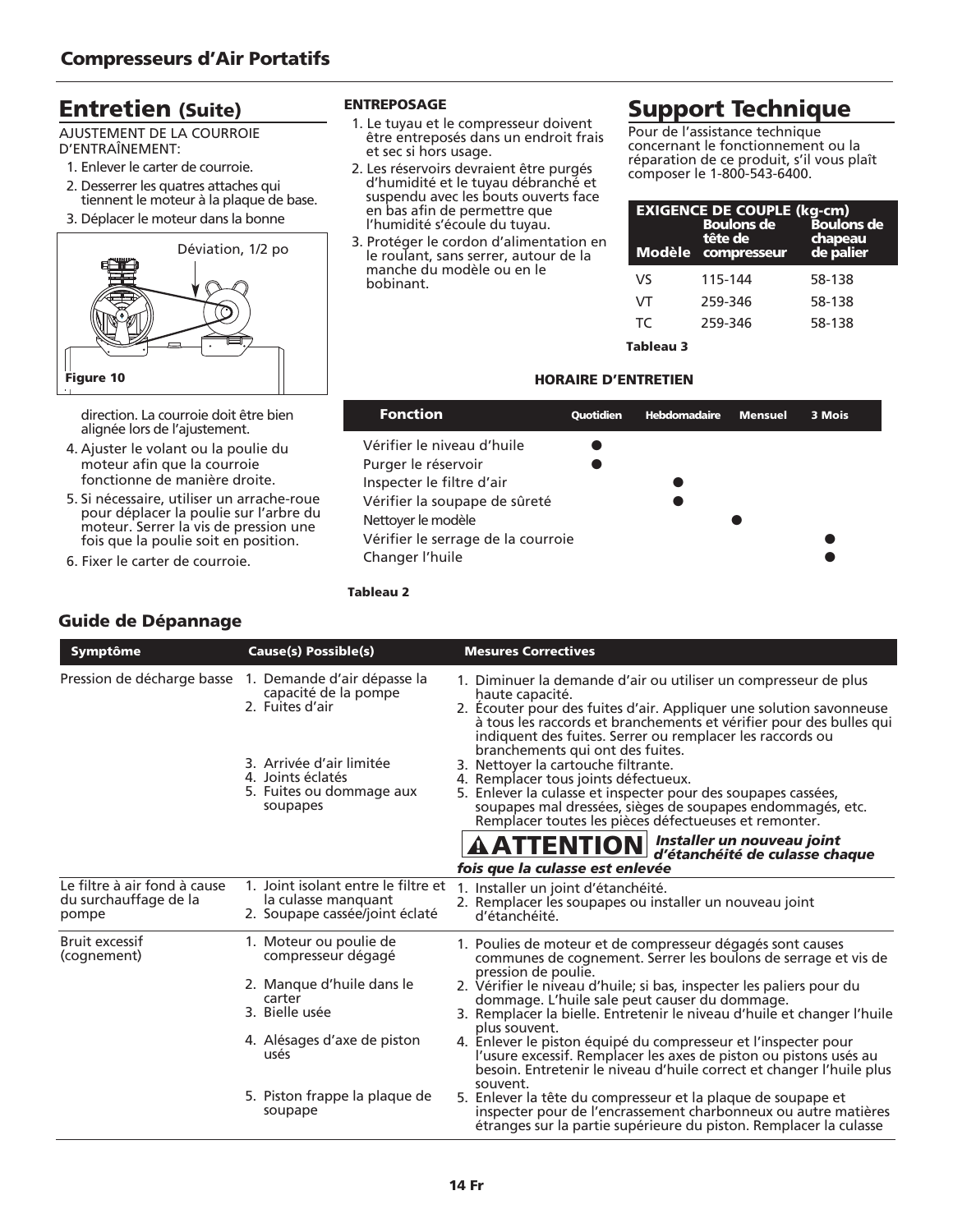| <b>Guide de Dépannage</b>                                                                                                                                                                                    |                                                                                                                                                                                                                                                      |                                                                                                                                                                                                                                                                                                                                                                                                                                                                                                                                                |
|--------------------------------------------------------------------------------------------------------------------------------------------------------------------------------------------------------------|------------------------------------------------------------------------------------------------------------------------------------------------------------------------------------------------------------------------------------------------------|------------------------------------------------------------------------------------------------------------------------------------------------------------------------------------------------------------------------------------------------------------------------------------------------------------------------------------------------------------------------------------------------------------------------------------------------------------------------------------------------------------------------------------------------|
| Symptôme                                                                                                                                                                                                     | <b>Cause(s) Possible(s)</b>                                                                                                                                                                                                                          | <b>Mesures Correctives</b>                                                                                                                                                                                                                                                                                                                                                                                                                                                                                                                     |
| Bruit excessif<br>(cognement) Suite                                                                                                                                                                          | 6. Clapet bruyant dans le<br>système de compresseur                                                                                                                                                                                                  | et la plaque de soupape et utiliser un nouveau joint<br>d'étanchéité. Voir la section de Graissage pour l'huile<br>recommandée.<br>6. Remplacer.<br>Ne pas démonter le clapet<br>ADANGER<br>si le réservoir est pressurisé                                                                                                                                                                                                                                                                                                                     |
| Large quantité d'huile dans l'air<br>de décharge<br><b>REMARQUE:</b> Il y aura toujours un<br>peu d'huile dans le jet d'air avec un<br>compresseur graissé par l'huile.<br>Eau dans l'air de débit/réservoir | 1. Segments de piston usés<br>2. Arrivée d'air du<br>compresseur limité<br>3. Huile excessive dans le<br>compresseur<br>4. Viscosité d'huile<br>incorrecte<br>1. Fonctionnement<br>normal. La quantité<br>d'eau augmentera si le<br>temps est humide | 1. Remplacer les segments de piston. Entretenir le niveau<br>d'huile correct et changer l'huile plus souvent.<br>2. Nettoyer le filtre. Vérifier le système d'arrivée pour autres<br>restrictions.<br>3. Vidanger jusqu'au niveau plein.<br>4. Utiliser l'huile Mobil 1 <sup>®</sup> 10W-30<br>1. Purger le réservoir plus souvent, au moins quotidiennement.<br>2. Ajouter un filtre pour diminuer la quantité d'eau dans la<br>canalisation d'air.                                                                                           |
| Le moteur ronronne et fonctionne 1. Cordon prolongateur<br>lentement ou pas du tout                                                                                                                          | utilisé<br>2. Fonctionnement<br>défectueux du clapet ou<br>de la soupape de<br>déchargement<br>3. Basse tension<br>4. Panne de manostat -<br>contacts ne ferment pas                                                                                 | 1. N'utilisez pas un cordon prolongateur. Utilisez un tuyau d'air<br>plus long avec un diamètre plus large.<br>2. Remplacer le clapet, la soupape de déchargement ou le<br>manostat.<br>Ne pas démonter le clapet<br><b>ADANGER</b><br>si le réservoir est pressurisé<br>3. Vérifier avec un voltmètre, inspecter le disjoncteur de<br>réenclenchement du moteur. Si le disjoncteur de<br>réenclenchement se déclenche à maintes reprises, rechercher<br>et corriger la cause. Voir l'article suivant.<br>4. Réparer ou remplacer le manostat. |
| Le mécanisme de<br>réenclenchement se déclenche à<br>maintes reprises ou les fusibles<br>sautent à maintes reprises                                                                                          | 1. Trop d'appareils sur le<br>même circuit<br>2. Taille de fusible ou de<br>disjoncteur incorrecte<br>3. Fonctionnement<br>défectueux du clapet<br>4. Manostat réglé trop<br>haut<br>5. Fils désserrés<br>6. Fonctionnement<br>défectueux du moteur  | 1. Limiter l'usage du circuit au compresseur d'air seulement.<br>2. Vérifier la classification des fusibles et des disjoncteurs.<br>3. Remplacer la clapet.<br>Ne pas démonter le clapet<br>ADANGER<br>si le réservoir est pressurisé<br>4. Régler ou remplacer.<br>5. Inspecter tous les branchements électriques.<br>6. Remplacer le moteur.                                                                                                                                                                                                 |
| Le réservoir ne conserve pas la<br>pression quand le compresseur est 2. Inspecter tous<br>hors circuit et la soupape d'arrêt<br>est fermée                                                                   | 1. Clapet usé<br>branchements et<br>raccordements pour des<br>fuites<br>3. Inspecter le réservoir<br>pour des fentes ou des<br>trous d'épingles                                                                                                      | 1. Remplacer le clapet.<br>Ne pas démonter le clapet<br>ADANGER<br>si le réservoir est pressurisé<br>2. Serrer.<br>3. Remplacer le réservoir. Ne jamais réparer un réservoir<br>endommagé.                                                                                                                                                                                                                                                                                                                                                     |
| Le manostat laisse souffler de l'air<br>continuellement à travers de la<br>soupape de déchargement                                                                                                           | 1. Fonctionnement<br>défectueux du clapet                                                                                                                                                                                                            | 1. Remplacer le clapet si la soupape de déchargement a une<br>fuite d'air continue.<br>Ne pas démonter le clapet<br>ADANGER<br>si le réservoir est pressurisé                                                                                                                                                                                                                                                                                                                                                                                  |
| Le manostat ne relâche pas l'air<br>lorsque le modèle se coupe (off)                                                                                                                                         | 1. Fonctionnement<br>défectueux de la<br>soupape de<br>déchargement sur le<br>manostat                                                                                                                                                               | 1. Remplacer le manostat si la pression n'est pas dissipée<br>pendant une courte durée de temps quand le modèle se<br>coupe.<br>Ne pas démonter le<br>ADANGER<br>manostat și le réservoir est<br>pressurisé                                                                                                                                                                                                                                                                                                                                    |
| Vibration excessive                                                                                                                                                                                          | 1. Attaches désserrés<br>2. Changement de la<br>courroie exigé<br>3. Redressage de la<br>courroie                                                                                                                                                    | 1. Serrer.<br>2. Remplacer avec une courroie de taille correcte.<br>3. Aligner le volant et la poulie.                                                                                                                                                                                                                                                                                                                                                                                                                                         |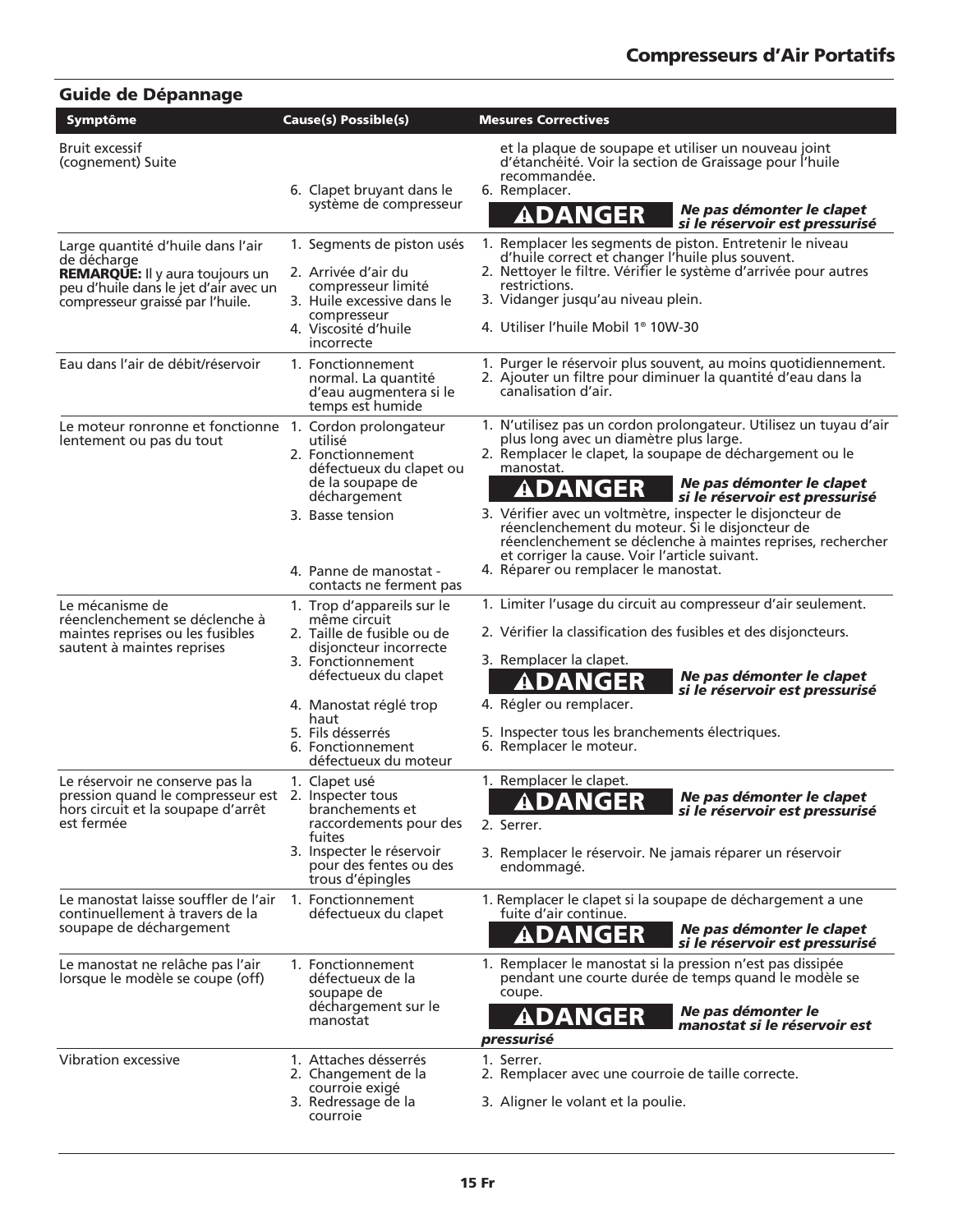### *Garantie Limitée*

- 1. DURÉE: À partir de la date d'achat par l'acheteur original comme suit : Un An, Deux Ans, Trois Ans, Quatre Ans ou Cinq Ans comme indiqué sur l'étiquette de caractéristiques du produit.
- 2. GARANTIE ACCORDÉE PAR (GARANT) :
- Campbell Hausfeld/Scott Fetzer Company, 100 Production Drive, Harrison, Ohio, 45030, Téléphone: (800) 543-6400.
- 3. BÉNÉFICIAIRE DE CETTE GARANTIE (ACHETEUR) : L'acheteur original (sauf en cas de revente) du produit Campbell Hausfeld.
- 4. PRODUITS COUVERTS PAR CETTE GARANTIE : N'importe quel compresseur d'air Campbell Hausfeld.<br>5. COUVERTURE DE LA PRÉSENTE GARANTIE : Pièces et Main d'œuvre pour remédier à de défauts imp
- 5. COUVERTURE DE LA PRÉSENTE GARANTIE : Pièces et Main d'œuvre pour remédier à de défauts importants causés par matériau et main d'œuvre pendant la première année de possession avec les exceptions indiquées ci-dessous. Pièces seulement pour remédier à de défauts importants causés par matériau et main d'œuvre pendant le temps restant de la couverture avec les exceptions indiquées ci-dessous.
- 6. LA PRÉSENTE GARANTIE NE COUVRE PAS :
	- A. Les garanties implicites, y compris celles de commercialisation et D'ADAPTATION À UNE FONCTION PARTICULIÈRE SONT LIMITÉES À PARTIR DE LA DATE D'ACHAT INITIALE TELLE QU'INDIQUÉE DANS LA SECTION DURÉE. Si le compresseur d'air est utilisé pour une fonction commerciale, industrielle ou pour la location, la durée de la garantie sera quatre-vingt-dix (90) jours de la date d'achat. Les compresseurs de deux étages ne sont pas limités à une garantie de quatre-vingt-dix (90) jours si utilisés dans les applications commerciales ou industrielles. Certaines Provinces (États) n'autorisent pas de limitations de durée pour les garanties implicites, donc les limitations précédentes peuvent donc ne pas s'appliquer.
	- B. TOUT DOMMAGE, PERTE OU DÉPENSE FORTUIT OU INDIRECT POUVANT RÉSULTER DE TOUT DÉFAUT, PANNE OU MAUVAIS FONCTIONNEMENT DU PRODUIT CAMPBELL HAUSFELD. Quelques Provinces (États) n'autorisent pas l'exclusion ni la limitation des dommages fortuits ou indirects. La limitation ou l'exclusion précédente peut donc ne pas s'appliquer.
	- C. Toute panne résultant d'un accident, d'une utilisation abusive, de la négligence ou d'une utilisation ne respectant pas les instructions données dans le(s) manuel(s) accompagnant le produit.
	- D. Service avant livraison; le montage, l'huile ou la graisse et les réglages par exemple.
	- E. Articles ou services qui sont exigés pour l'entretien normal du produit; graisses, filtres et joints d'étanchéité par exemple.
	- Les moteurs à essence et les pièces détachées sont expressément exclus de cette garantie limitée. L'acheteur doit observer la garantie du fabricant de moteur qui est fournie avec le produit.
	- G. Articles supplémentaires qui ne sont pas couverts sous cette garantie :
		- 1. Articles exclus relatifs à Tous les Compresseurs
			- a. Toutes pièces détachées endommagées pendant l'expédition, n'importe quelle panne causée par un montage ou fonctionnement du modèle sous des conditions qui ne se conforment pas aux directives de montage et de fonctionnement ou dommage causé par le contact avec les outils ou les alentours.
			- b. La défaillance de la pompe ou de la soupape causée par la pluie, l'humidité excessive, un environnement corrosif ou autres polluants.
			- c. Les défauts de forme qui n'ont pas d'effet sur le fonctionnement du compresseur.
			- d. Les réservoirs rouillés, y compris mais sans s'y limiter à la rouille causée par la vidange incorrecte ou par un environnement corrosif.
			- e. Les composants suivants sont considérés comme des articles sujets à l'usure normale et ne sont pas couverts après le premier an de possession.

Moteur électrique, soupape de retenue, interrupteur de pression, régulateur, manomètres, tuyaux, tubes, raccords, vis, écrous, articles de quincaillerie, courroies, poulies, volant, filtre d'air et boîtier, joints d'étanchéité, fuites d'air et d'huile, consommation ou usage d'huile, anneaux de piston.

- f. Robinets de vidange.
- g. Dommage dû à la tension ou installation de fils incorrecte.
- h. Autres articles non indiqués mais considérés pièces d'usure générale.
- i. Manostats, régulateurs d'air et soupapes de sûreté qui ont étés modifiés d'après les réglages de l'usine.
- Dommage causé par l'entretien insuffisant du filtre.
- k. Moteurs à induction utilisant l'électricité produite par un générateur.
- 2. Compresseurs Graissés
	- a. Usure de la pompe ou dommage aux soupapes causé par l'utilisation d'huile non-spécifiée.
	- b. Usure de la pompe ou dommage aux soupapes causé par toute contamination d'huile ou par le manque de suivre les directives d'entretien d'huile.
	- c. Usure ou dommage de la pompe causé par le manque de suivre les directives d'entretien d'huile, fonctionnement avec le niveau d'huile au dessous du bon niveau ou fonctionnement sans huile.
- H. Main d'œuvre, appel de service, ou frais de transport après le premier an de possession de compresseurs stationnaires. Les compresseurs stationnaires sont identifiés par l'absence de manchon ou de roues.
- 7. RESPONSABILITÉS DU GARANT AUX TERMES DE CETTE GARANTIE : Réparation ou remplacement, au choix du Garant, d'un compresseur ou d'une pièce détachée qui s'est révélé défectueux ou qui n'est pas conforme pendant la durée de validité de la garantie.
- 8. RESPONSABILITÉS DE L'ACHETEUR AUX TERMES DE CETTE GARANTIE :
	- A. Fournir une preuve d'achat datée et un état d'entretien.
	- B. La livraison ou expédition des compresseurs portatifs ou des pièces détachées au Centre De Service Autorisé Campbell Hausfeld le plus près. Frais de transport, si applicables, sont la responsabilité de l'acheteur.
	- C. Utilisation et entretien du produit avec un soin raisonnable, ainsi que le décri(vent)t le(s) manuel(s) d'utilisation.
	- D. Réparations qui exigent de temps additionnel, taux de charge de fin de semaine, ou tout problème au-delà du taux normal de remboursement par main d'œuvre de réparations sous garantie du fabriquant.
	- E. Temps nécessaire pour tout contrôle de sécurité, entraînement de sécurité, ou situation semblable parce que le personnel de service puisse obtenir l'accès à l'installation.
	- F. L'emplacement de l'unité doit être facilement accessible et avoir l'espace suffisant parce que le personnel de service puisse effectuer les réparations.

9. RÉPARATION OU REMPLACEMENT EFFECTUÉ PAR LE GARANT AUX TERMES DE LA PRÉSENTE GARANTIE : La réparation ou le remplacement sera prévu et exécuté en fonction de la charge de travail dans le centre de service et dépendra de la disponibilité des pièces de rechange. Cette Garantie Limitée s'applique aux É.-U., au Canada et au Mexique seulement et vous donne des droits juridiques précis. L'acheteur peut également jouir d'autres droits qui varient d'une Province, d'un État ou d'un Pays à l'autre.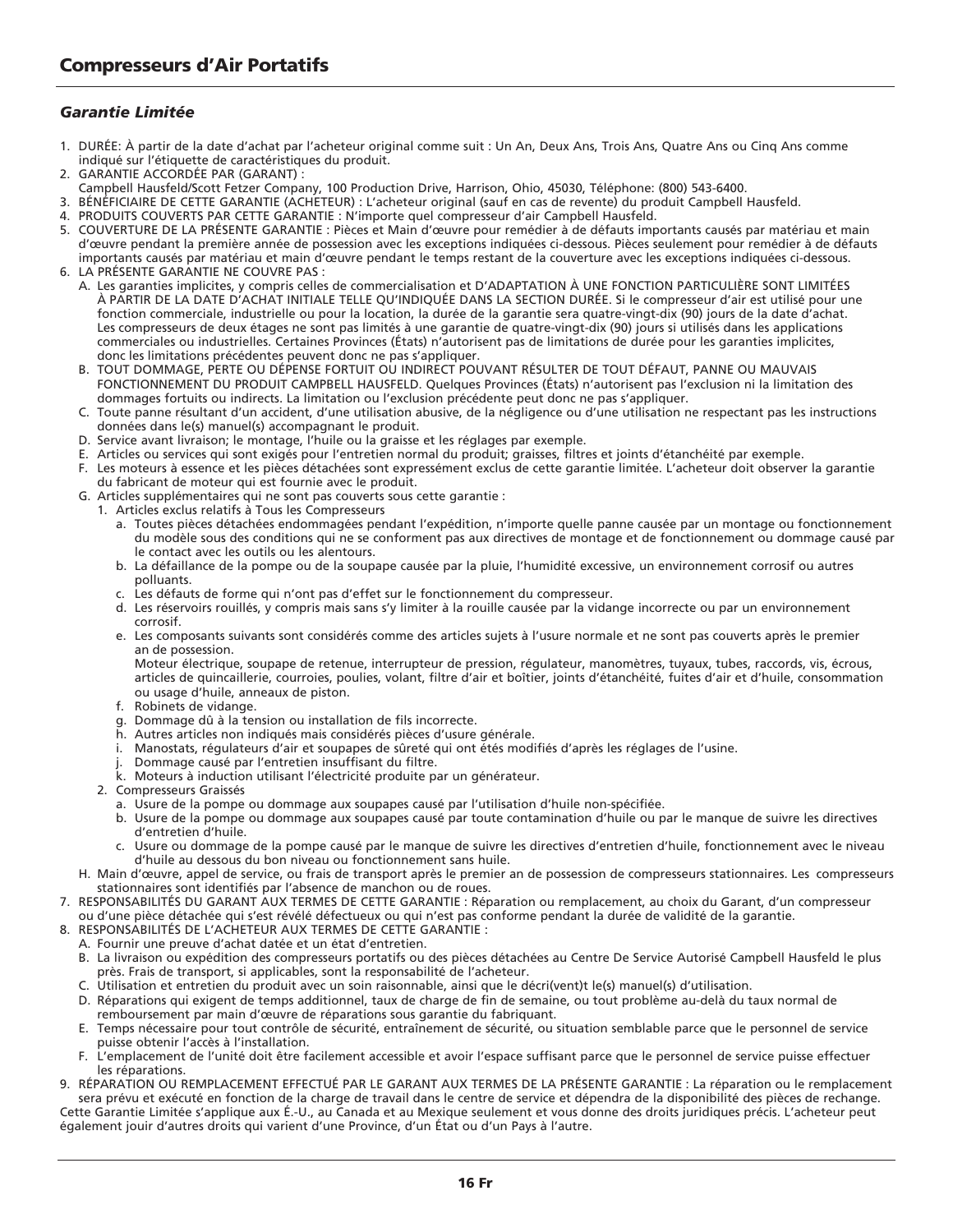### Manual de Instrucciones

*Sírvase leer y guardar estas instrucciones.Lea con cuidado antes de tratar de armar, instalar, manejar o darle servicio al producto descrito en este manual. Protéjase Ud. y a los demás observando todas las reglas de seguridad. El no seguir las instrucciones podría resultar en heridas y/o daños a su propiedad. Guarde este manual como referencia.*

# Compresores de Aire Portátiles

## Descripción

Los compresores de aire están diseñados para suministrarle aire comprimido a herramientas neumáticas y pistolas pulverizadoras. Las bombas de estas unidades están lubricadas con aceite. Por lo tanto, el aire comprimido suministrado por estos compresores contiene residuos de aceite. Si necesita suministro de aire purificado, sin residuos de aceite o agua, deberá instalarle un filtro adecuado. El compresor de aire se debe instalar sobre un piso o terreno sólido. Cualquier otro uso de estas unidades cancelaría las garantías y el fabricante no sería responsable por los problemas o daños consecuentes.

## Medidas de Seguridad

Este manual contiene información que es muy importante que sepa y comprenda. Esta información se la suministramos como medida de SEGURIDAD y para EVITAR PROBLEMAS CON EL EQUIPO. Debe reconocer los siguientes símbolos.

*Ésto le indica que hay una situación inmediata que le ocasionaría la muerte o heridas de gravedad.* **APELIGRO**<br> **Expansion and a situación inmedial asionaría la muerte o heridavedad.<br>
<b>AADVERTENCIA**<br> **AADVERTENCIA**<br> **APRECAUCION**<br> **APRECAUCION**<br> **APRECAUCION**<br> **APRECAUCION**<br> **APRECAUCION**<br> **AVISO** 

*Ésto le indica que hay una situación que podría*

*ocasionarle la muerte o heridas de gravedad.*

*Ésto le indica que hay una situación que PODRIA ocasionarle heridas no muy graves.*

*indica una información importante, que de no seguirla, le podría ocasionar daños al equipo.*

*Ésto le* 

## Desempaque

Al desempacar este producto, revíselo con cuidado para cerciorarse de que esté en perfecto estado. Igualmente, cerciórese de apretar todos los pernos, tuercas y conexiones, antes de usarlo.

*No debe*  **AADVERTENCIA** *No debe*<br>utilizar la *unidad si se ha dañado durante el envío, manejo o uso. Los daños podrían ocasionar una explosión y ocasionarle heridas o daños a su propiedad.*

## Informaciones Generales de Seguridad

Como el compresor de aire y otros componentes usados (cabezales, pistolas pulverizadoras, filtros, lubricadores, mangueras, etc.), forman parte de un sistema de bombeo de alta presión, deberá seguir las siguientes medidas de seguridad todo el tiempo:

1. Lea con cuidado todos los manuales incluídos con este producto. Familiarícese con los

controles y el uso adecuado del equipo.

- 2. Siga todos los códigos de seguridad laboral y electricidad establecidos en su país, por ejemplo, los de la NEC y OSHA en EUA.
- 3. El compresor sólo debe ser usado por personas que estén bien familiarizadas con las reglas de seguridad de manejo.
- 4. Mantenga a los visitantes alejados y NUNCA permita la presencia de niños en el área de trabajo.
- 5. Siempre use anteojos de seguridad y protéjase los oídos para operar la unidad.
- 6. No se encarame sobre la unidad, ni la use para sostenerse.

## ! PELIGRO

*Advertencia sobre el aire respirable*

Este compresor/cabezal NO VIENE listo de fábrica para suministrarle aire respirable y NO SE DEBE usar con este fin. Antes de utilizarlos con este fin, deberá instalarle un sistema de seguridad y alarma incorporado a la línea. Este sistema adicional es necesario para filtrar y purificar el aire adecuadamente, para cumplir con las especificaciones mínimas sobre aire respirable de Grado D descritas en la Especificación de Productos G.7.1.1966 de la Asociación de Gases Comprimidos.Igualmente, deberá cumplir los requisitos establecidos por el Artículo 29 CFR 1910.134 de la Organización norteamericana OSHA y/o la Canadian Standards Associations (CSA).

RENUNCIA A LAS GARANTIAS SI EL COMPRESOR SE UTILIZA PARA PRODUCIR AIRE RESPIRABLE SIN HABERLE INSTALADO EL SISTEMA DE SEGURIDAD Y ALARMA, TODAS LA GARANTÍAS SE ANULARÁN Y LA COMPAÑIA CAMPBELL HAUSFELD NO ASUMIRÁ NINGUNA RESPONSABILIDAD POR PÉRDIDAS, HERIDAS PERSONALES O DAÑOS.

- 7. Antes de cada uso, inspeccione el sistema de aire comprimido y los componentes eléctricos para ver si están dañados, deteriorados, desgastados o tienen fugas. Repare o reemplace las piezas dañadas antes de usar el equipo. **ECOMPAÑIA CAMPBELL HANDAS PERSONALES ON ASUMIRÁ NINGUNA<br>
NO ASUMIRÁ NINGUNA<br>
RESPONSABILIDAD POR P<br>
HERIDAS PERSONALES O<br>
Tridad<br>
dos en<br>
7. Antes de cada uso, inspecc<br>
sistema de aire comprimide<br>
componentes eléctricos p** 
	- 8. Chequée todas las conexiones frecuentemente para cerciorarse de que estén bien apretadas.

*Los motores, equipos eléctricos y controles, pueden ocasionar arcos eléctricos que se encenderían con gases o vapores* 

RECORDATORIO: ¡Guarde su comprobante de compra con fecha para fines de la garantía! Adjúntela a este manual o archívela en lugar seguro.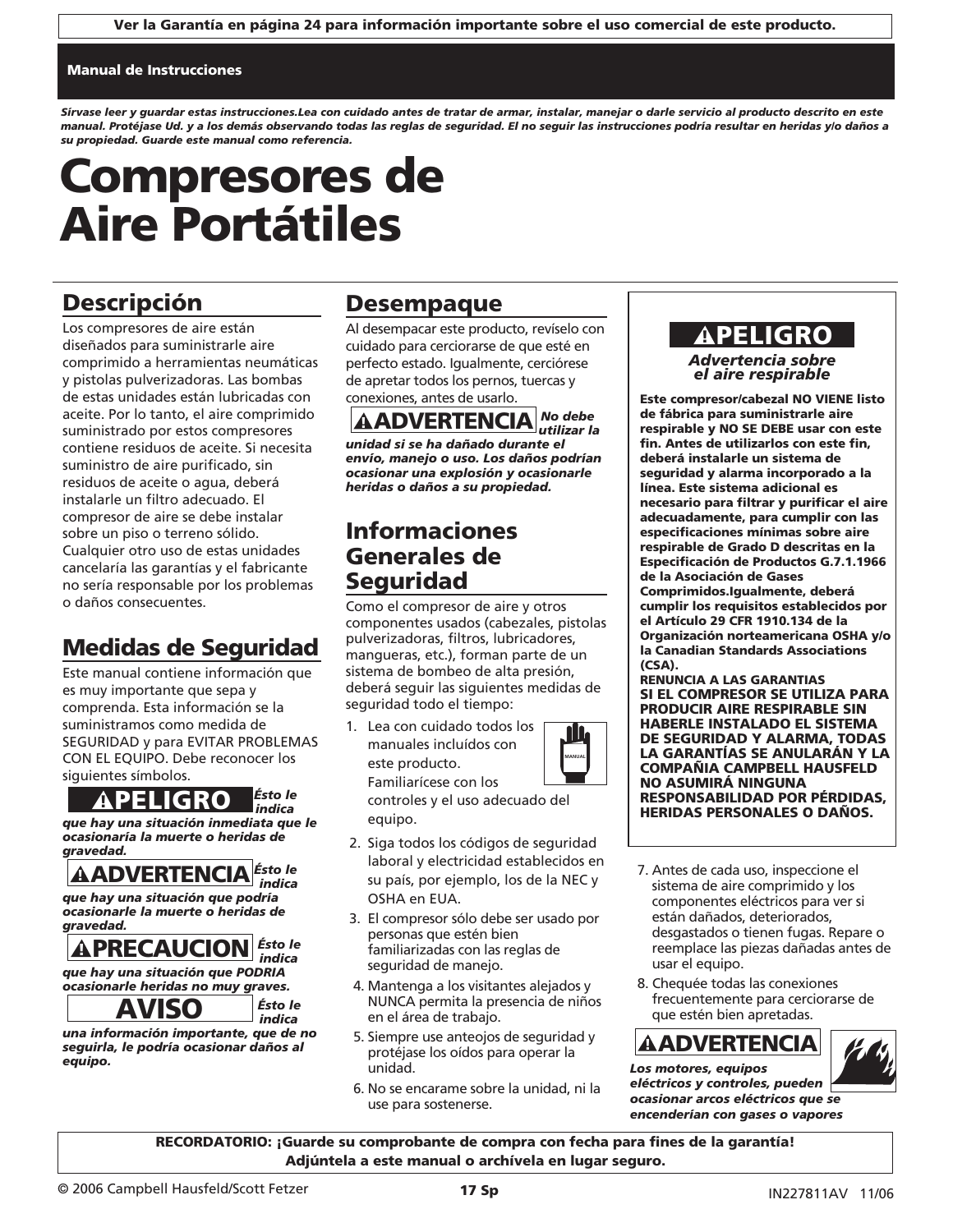### (Continuación)

*inflamables. Nunca utilice o repare el compresor cerca de gases o vapores inflamables. Nunca almacene líquidos o gases inflamables cerca del compresor.*



K O

*la tapa de las bandas. Esta unidad se puede encender automáticamente sin previo aviso. Las piezas en movimiento podrían ocasionarle*

*heridas o daños a su propiedad.* 9. No se ponga ropa muy holgada o joyas, ya que éstas se le podrían

enredar en las piezas en movimiento.

*Las piezas del compresor*



- *podrían estar calientes, inclusive cuando la unidad esté apagada.*
- 10. Mantenga los dedos alejados del compresor cuando éste esté funcionando; las piezas en movimiento o calientes, le ocasionarían heridas y/o quemaduras.
- 11. Si el equipo comienza a vibrar excesivamente, APAGUE el motor y chequéelo inmediatamente para determinar la razón. Generalmente, la vibración excesiva se debe a una falla.
- 12. Para reducir el peligro de incendio, mantenga el exterior del motor libre de aceite, solventes o exceso de grasa.

*Se DEBE instalar en*

*el tanque de este compresor una válvula de alivio de seguridad de acuerdo al código de ASME con un valor no mayor a la máxima presión de funcionamiento permitida para el tanque de presión (M.A.W. P.). Esta válvula debe estar diseñada para los valores máximos de flujo y presión para proteger los componentes contra el peligro de explosión.*  **ADVERTENCIA**<br>
mara utilice el compresor sin<br>
tapa de las bandas. Esta<br>
cidades puede encender<br>
tomáticamente sin previo au<br>
avas en movimiento podrían<br>
No se ponga ropa muy hol<br>
No se ponga ropa muy hol<br>
o encedar en las

### *Vea la presión*

*máxima de trabajo indicada en la etiqueta de especificaciones del compresor. No opere la unidad con el presostato o las válvulas de piloto fijados a presiones superiores a la presión máxima de trabajo.*

13. Nunca trate de ajustar la válvula de seguridad ASME. Evite que se le acumule pintura u otro residuos.



*¡Nunca trate de reparar o modificar el tanque! Si lo suelda, taladra o modifica de*

Informaciones<br>
debilitará y podría romperse o explotar.<br>
Generales de Seguridad Siempre reemplace los tanques<br>
Descenecte el cerdén *cualquier otra manera, el tanque se debilitará y podría romperse o explotar. Siempre reemplace los tanques desgastados o dañados.*



*Drene el líquido del*

### *tanque diariamente.*

- 14. Los tanques se oxidan debido a la acumulación de humedad y ésto debilita el tanque. Cerciórese de drenar el tanque con regularidad e inspeccionarlo periódicamente, para ver si está en malas condiciones, por ejemplo, si está oxidado. **AVISO**<br> **ENTERCE ENTERT AVESTADE AVEC ADELECTE SERVERTERT ADDENTIFIERT AUTHORITIES (SUBSECTION AND AVEN AVERT ACT AVIAT AVERT AVERT AND ACT ANDEN ACT AND ACT AND ACT AND ACT AND ACT AND ACT AND ACT ACT AND ACT ACTION AND**
- 15. La circulación rápida de aire podría levantar polvo y desperdicios dañinos. Siempre libere el aire lentamente para drenar el tanque o liberar la presión del sistema.

### PRECAUCIONES PARA ROCIAR



*No rocíe materiales inflamables cerca de llamas al descubierto o fuentes de ignicción, incluyendo el compresor.*

- 16. No fume cuando esté rociando pintura, insecticidas u otras substancias tóxicas o inflamables.
- 17. Use una máscara/ respirador y rocíe en áreas bien ventiladas para prevenir peligros de salud e incendios.



- 18. Siempre rocíe (bien sea pintura u otro material) en direción opuesta al compresor. Ubique el compresor lo más lejos posible para minimizar la acumulación excesiva de pintura en el compresor.
- 19. Cuando rocíe solventes o químicos tóxicos siga las instrucciones del fabricante de los mismos.

*Desconecte el cordón eléctrico, amárrelo y aléjelo del tomacorrientes, después*



*libere toda la presión del tanque antes de tratar de instalar el compresor, darle servicio, moverlo de sitio o darle cualquier tipo de mantenimiento.*

## Introducción

Vea la Figura 1 y ubique las siguientes piezas.

**Presostato** - sistema automático - Cuando está en "AUTO", el compresor se apaga automáticamente cuando la presión del tanque alcanza el nivel máximo fijado. Cuando está en "off",el compresor no funcionará. El presostato debe estar en "OFF" cuando vaya a conectar (o desconectar) el cordón eléctrico del tomacorrientes o cuando vaya a cambiar de herramientas neumáticas. (vea Fig. 9) Cuando el presostato apaga el motor, usted escuchará durante un breve lapso una pérdida de aire saliendo de la válvula de descarga del presostato. Esto libera la presión de aire del tubo de descarga y permite que el compresor se reinicie más fácilmente.

Regulador - El regulador controla la cantidad de presión de aire en la manguera de aire. La manguera de aire está unida a la salida del regulador.

Válvula de seguridad ASME - Esta válvula libera el aire del tanque automáticamente si la presión de éste excede el nivel máximo fijado.

Tubo de descarga - Este tubo conduce el aire comprimido del cabezal a la válvula de chequeo. Este tubo se calienta durante el uso.

*Para evi-***AADVERTENCIA** Para e

*riesgo de sufrir severas, nunca toque el tubo de descarga.*

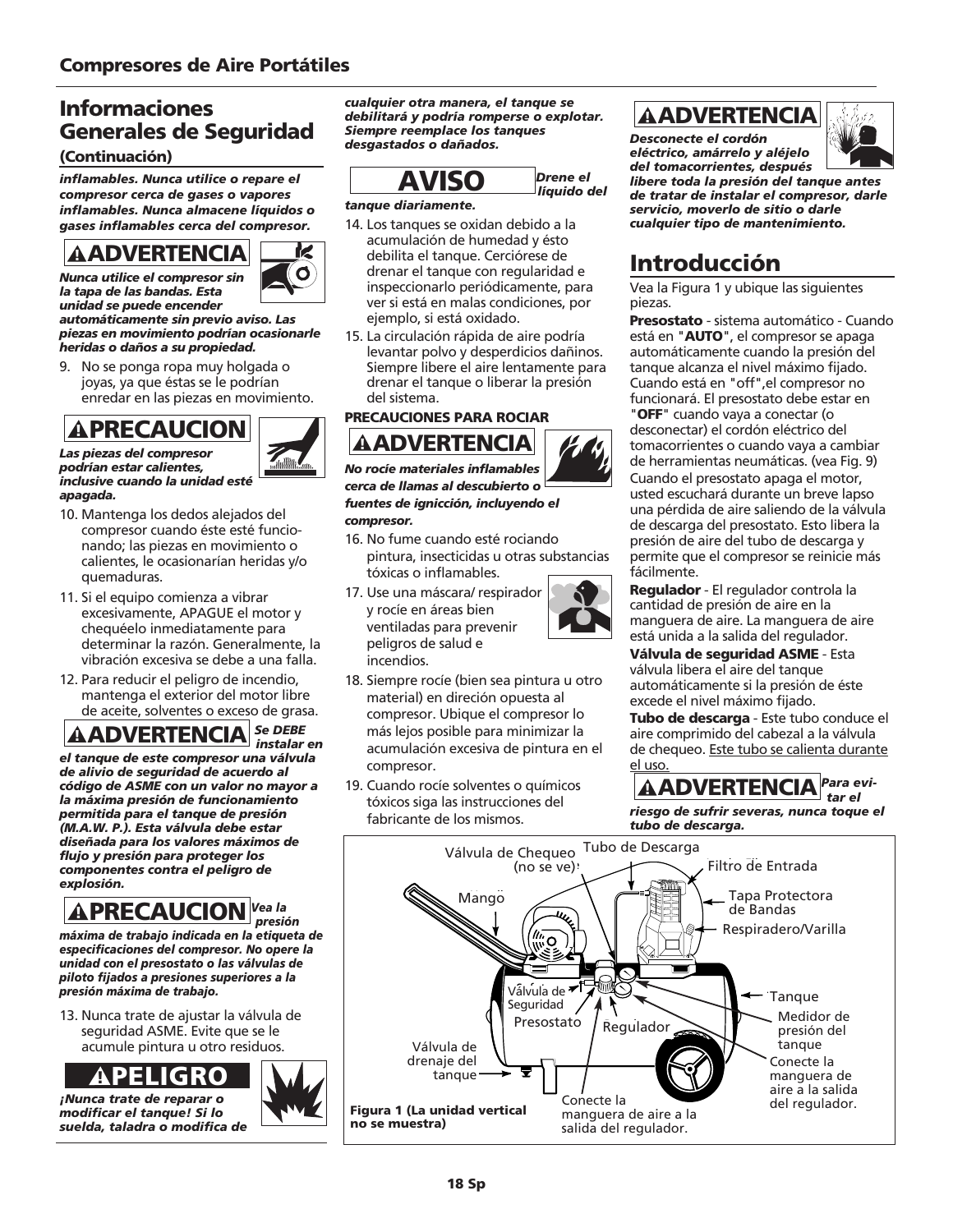### Compresores de Aire Portátiles

## Introducción

### (Continuación)

Válvula de chequeo - Es una válvula de un solo sentido que permite la entrada de aire al tanque, pero evita su salida hacia el cabezal.

Mango - Diseñado para mover el compresor.

### *Nunca use el*

*mango para levantar completamente la unidad.* 

Tapa protectora de banda - Cubre la banda, la polea del motor y el volante. **AADVERTENCIA**<br>
nango para levantar complet<br>
inidad.<br>
apa protectora de banda<br>
anda, la polea del motor y e<br> **AADVERTENCIA** 

K O

*Nunca utilice el compresor sin la tapa de las bandas. Esta unidad se puede encender*

*automáticamente sin previo aviso. Las piezas en movimiento podrían ocasionarle heridas o daños a su propiedad.*

Válvula de drenaje del tanque - Esta válvula está ubicada en la parte inferior del tanque. Use está válvula para drenar diariamente la humedad del tanque para reducir el riesgo de que el tanque se oxide.

Diariamente, reduzca la presión del tanque a menos de 0,69 bar y después drene el tanque para evitar que se oxide. Drene la humedad del/de los tanque(s) abriendo la válvula de drenaje ubicada debajo del tanque.

Medidor de presión del tanque - Indica la cantidad de presión de aire almacenada en el tanque.

### Medidor de presión de la manguera - Indica la cantidad de presión de aire en la

manguera utilizada para hacer funcionar las herramientas. Esta presión se aumenta o disminuye con el regulador.

# Ensamblaje

### SÓLO UNIDADES CON TANQUE **HORIZONTAL**

### MANGO

- 1. Saque el tornillo del mango de la base del tanque, si estaba colocado.
- 2. Conecte el mango a ambos lados de la



base del tanque. Empújelo de modo que calce bien dentro de los orificios de la base (Vea la Figura 2).

- 3. Coloque un trozo de madera en el extremo del mango y golpéelo con un mazo o martillo hasta que el orificio del mango esté alineado con el de la base.
- 4. Introduzca el tornillo a través de los orificios de la base y el mango, y apriételo bien. Cerciórese de que el tornillo esté sosteniendo el mango.

### PARA ENSAMBLAR LAS RUEDAS

Los artículos marcados con un asterisco (\*) en la Figura 3 se envian de fábrica desconectados de la unidad. Para ensamblarlos siga los pasos a continuación:



- 1. Introduzca el perno a través del cubo de la rueda. La cabeza del perno debe estar en el lado opuesto a la pieza sobresaliente del cubo.
- 2. En las ruedas de 20,3 cm de diámetro, introduzca el perno en el orificio ubicado en la parte inferior del eje del tanque y asegúrelo bien con una tuerca de seguridad.
- 3. En las ruedas de 25,4 cm de diámetro, introduzca el perno en el orificio ubicado en la parte superior del eje del tanque y asegúrelo bien con una tuerca de seguridad. Repita este paso en el otro lado.

Cuando está armado, el tanque debe estar apoyado en forma nivelada o inclinado levemente hacia la válvula de drenaje del tanque para permitir que drene adecuadamente.

### SÓLO UNIDADES DE TANQUE VERTICAL

ENSAMBLADO DEL MANGO

Introduzca cuatro tornillos a través de los orificios que se encuentran en el mango y apriételos a la plancha de la base del tanque (Vea la Figura 4).



### ENSAMBLADO DEL PIE

Los artículos marcados con un asterisco (\*) se envían de fábrica desconectados de la unidad. (Vea la Figura 5).

- 1. Incline la unidad para permitir el acceso al pie frontal y asegurarlo adecuadamente para que la unidad no se vuelque.
- 2. Introduzca el perno a través del pie y de la escuadra. El pie debe estar en el lado más bajo de la escuadra.
- 3. Asegúrelo firmemente con la tuerca de seguridad. Repita el procedimiento en el lado opuesto.

### ENSAMBLADO DE LA RUEDA

Los artículo marcados con un asterisco (\*) se se envían de fábrica desconectados de la unidad. (Vea la Figura 5).

- 1. Introduzca el perno a través del cubo de la rueda. La cabeza del perno debe estar en el lado opuesto del centro del cubo sobresaliente.
- 2, Introduzca el perno en el orificio ubicado en la pieza de hierro de eje del tanque y asegúrelo bien con una tuerca de seguridad. Repita el procedimiento en el lado opuesto.



### LUBRICACION

### **A PRECAUCION** *UNIDAD VIENE DE FABRICA SIN ACEITE! Siga las instrucciones de lubricación antes de utilizar el compresor.*

Cerciórese de haber conectado la extensión del sistema de drenaje de aceite y la tapa (si se incluyen) después saque la varilla del respiradero (Vea la Fig. 6) y llene de aceite el cabezal según las indicaciones de la Tabla 1.

### TODAS LAS UNIDADES

EXTENSIÓN DE DRENAJE DE ACEITE Algunos modelos incluyen una extensión de drenaje de aceite y una tapa (se encuentra con el manual del propietario). Instale la extensión de drenaje de aceite y la tapa antes de agregar aceite a la bomba. Para evitar pérdidas de aceite, se recomienda aplicar cinta selladora de roscas de PTFE, o la pasta selladora, a las roscas a cada extremidad de la extensión de drenaje de aceite. Atornille la tapa sobre un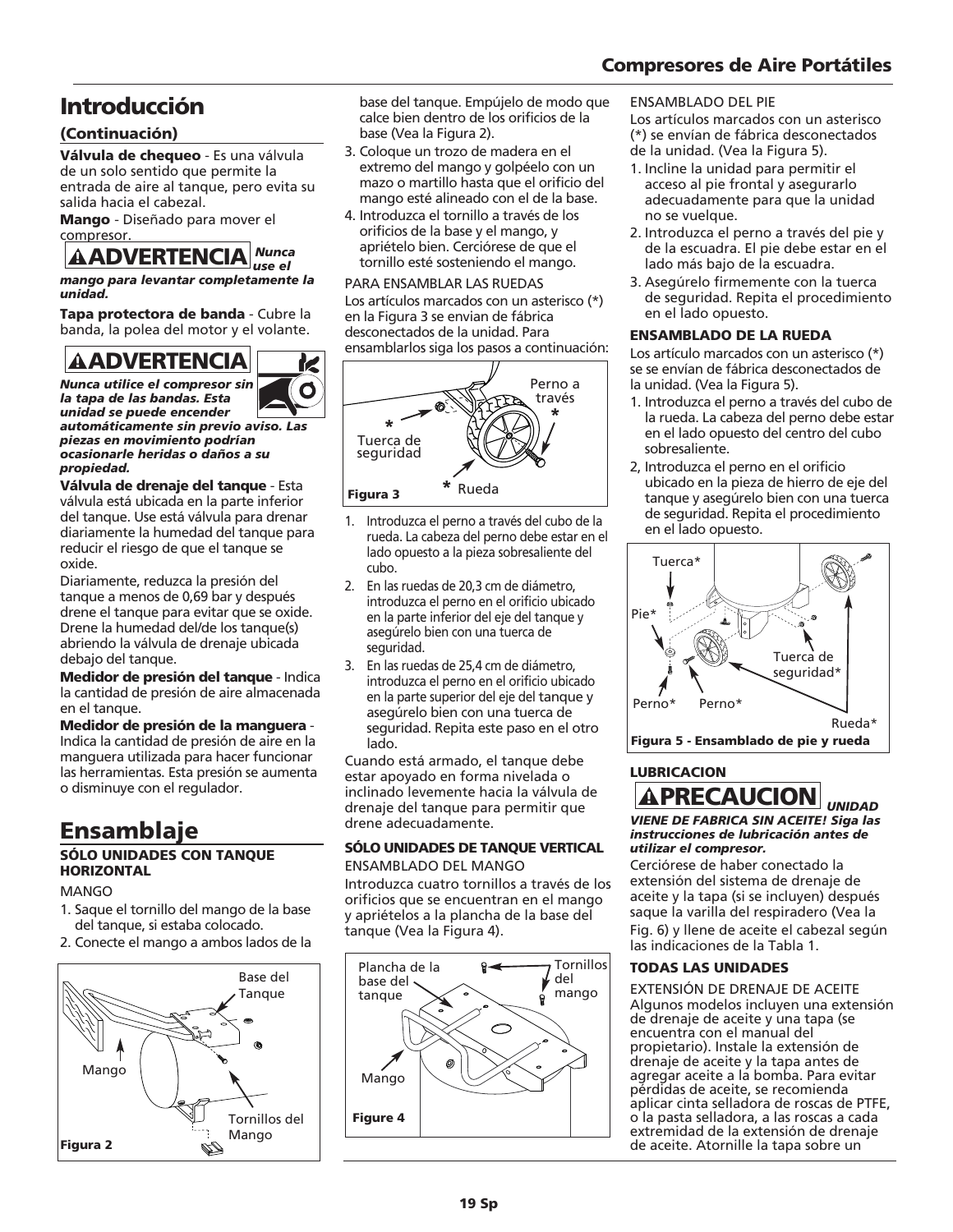### Compresores de Aire Portátiles

extremo de la extensión. Quite la llave de drenaje de la base de la bomba e instale la extensión de drenaje de aceite, (vea la Figura 6).

Vea las especificaciones para el modelo del cabezal en el tanque de aire y las indicaciones en la Tabla 1 sobre la capacidad adecuada de aceite. Use aceite para compresores de aire SAE 30, tipo industrial. No use aceite para automóviles tales como 10W-30. Los aditivos en entos aceites pueden ocasionar depósitos en las válvulas y reducir la duración del cabezal. Para garantizar la máxima duración del cabezal, drene y reemplace el aceite después de la primera hora de funcionamiento. La Figura 6 le indica los niveles adecuados de aceite.

### ALAMBRADO



| <b>Bomba</b><br><b>Modelo</b> | <b>Capacidad Aprox.</b><br>de Aceite |
|-------------------------------|--------------------------------------|
| VS260000KB                    | 0,18L                                |
| VT470000KB                    | 0.35L                                |
| VT470200KB                    | 0,34 L                               |
| TC100000KB                    | 0,35 L                               |

### Tabla 1

Los códigos locales de electricidad varían de un área a otra. Los alambrados de la fuente de suministro eléctrico, los enchufes y protectores deben estar diseñados por lo menos para los amperajes y voltajes indicados en la placa del motor, y cumplir con todos los códigos de electricidad de éstos. Use un fusible de acción retardada Tipo T, o un cortacircuito.

**APRECAUCION** 

*El alambrado inadecuado podría ocasionar sobrecalentamiento, cortocircuitos o incendios.*



NOTA: Las unidades de 120 voltios, 15 amperios se pueden usar con circuitos de 120 voltios 15 amperios bajo las siguientes condiciones:

- 1. No haya ningún otro artefacto eléctrico o luces conectados al mismo circuito.
- 2. El voltaje suministrado sea normal.
- 3. El circuito esté equipado con un cortacircuito de 15 amperios o un fusible de acción retardada tipo T de 15 amperios (En el Canadá use Tipo D).

Si no puede satisfacer las condiciones arriba enumeradas o si el cortacircuito se activa frecuentemente, quizas tenga que utilizar un circuito de 120 voltios 20 amperios. Algunos modelos se pueden utilizar con 240 voltios, vea las instrucciones de MOTOR DE VOLTAJE DOBLE.

### INSTRUCCIONES PARA CONECTAR A TIERRA.

1. Este producto debe tener una conexión a tierra. En el caso de que ocurra un cortocircuito, la conexión a tierra reduce el riesgo de un choque eléctrico proporcionándole un cable de escape para la corriente. La unidad está equipada con un cable con una terminal para la conexión a tierra. La misma calzará en uno de los tipos de tomacorrientes mostrados en la Figura 7. Si el enchufe no calza en el tomacorriente deseado, haga que un electricista calificado reemplace el enchufe o el tomacorriente.



*El uso inadecuado del enchufe podría ocasionar un riesgo de electrocutamiento.* ! PELIGRO

NOTA: No use un adaptador para conectar a tierra.

- 2. Si necesita reparar o reemplazar el cordón o el enchufe, no conecte el cable de conexión a tierra a ninguno de los terminales planos. Dicho cable es el que tiene un forro verde con o sin rayas amarillas.
- 3. Consúltele a un electricista calificado si no comprende las instrucciones de conexión a tierra o si tiene dudas de que lo ha conectado correctamente. Nunca modifique el enchufe suministrado; si éste no entra en el

tomacorrientes, un electricista calificado debe instalar el tomacorrientes adecuado.

### ENCHUFES Y TOMACORRIENTES

- 1.Si el enchufe deI cordón eléctrico no le parece familiar o si no entra en el tomacorrientes, la Figura 7 le permitirá familiarizarse con éstos y con los voltajes necesarios para los mismos.
- 2. Cerciórese de que lo ha conectado a un tomacorrientes adecuado para el enchufe.
- 3. Los tomacorrientes deben estar conectados a circuitos con voltajes y amperajes similares o mayores a los indicados.
- 4. NUNCA reemplace un tomacorrientes con uno de un amperaje más alto sin antes determinar si se puede hacer según todos los códigos eléctricos del área. La instalación la debe hacer un electricista calificado. Si necesita reconectar el producto para el uso en circuitos diferentes, ésto lo deberá hacer un técnico calificado en la materia.

### MOTORES DE VOLTAJE DOBLE (ALGUNOS MODELOS)

Los motores de voltaje doble se pueden utilizar con 120 ó 240 voltios. Compare el enchufe del cordón con los tomacorrientes mostrados abajo para determinar para que tipo de voltaje se hicieron las conexiones del alambrado en la fábrica. Igualmente, chequée la etiqueta del motor para cambiar del voltaje bajo al alto.



### *debe ser realizado por un electricista cualificado.*

Para modificar las conexiones para otro voltaje:

- 1. Desconecte el cordón de la fuente de suministro eléctrico.
- 2. Destape el terminal del motor.
- 3. Vea el diagrama del alambrado en la parte posterior de la tapa o en la placa del motor y haga las conexiones para el voltaje deseado según las instrucciones del diagrama. **ADVERTENCIA**<br>
be ser realizado por un electri<br>
alificado.<br>
ra modificar las conexiones <sub>l</sub><br>
ltaje:<br>
. Desconecte el cordón de la<br>
suministro eléctrico.<br>
. Destape el terminal del mo<br>
parte posterior de la tapa c<br>
del moto



*este diagrama de alambrado deberá encontrar un electricista que comprenda este tipo de diagramas.*

4. Cámbiele el enchufe por uno adecuado para el voltaje y corriente eléctrica.



*cambie el alambrado para un voltaje diferente, cerciórese de conectar el cable verde, de conexión a tierra, al terminal para conexión a tierra y a la parte metálica del presostato.*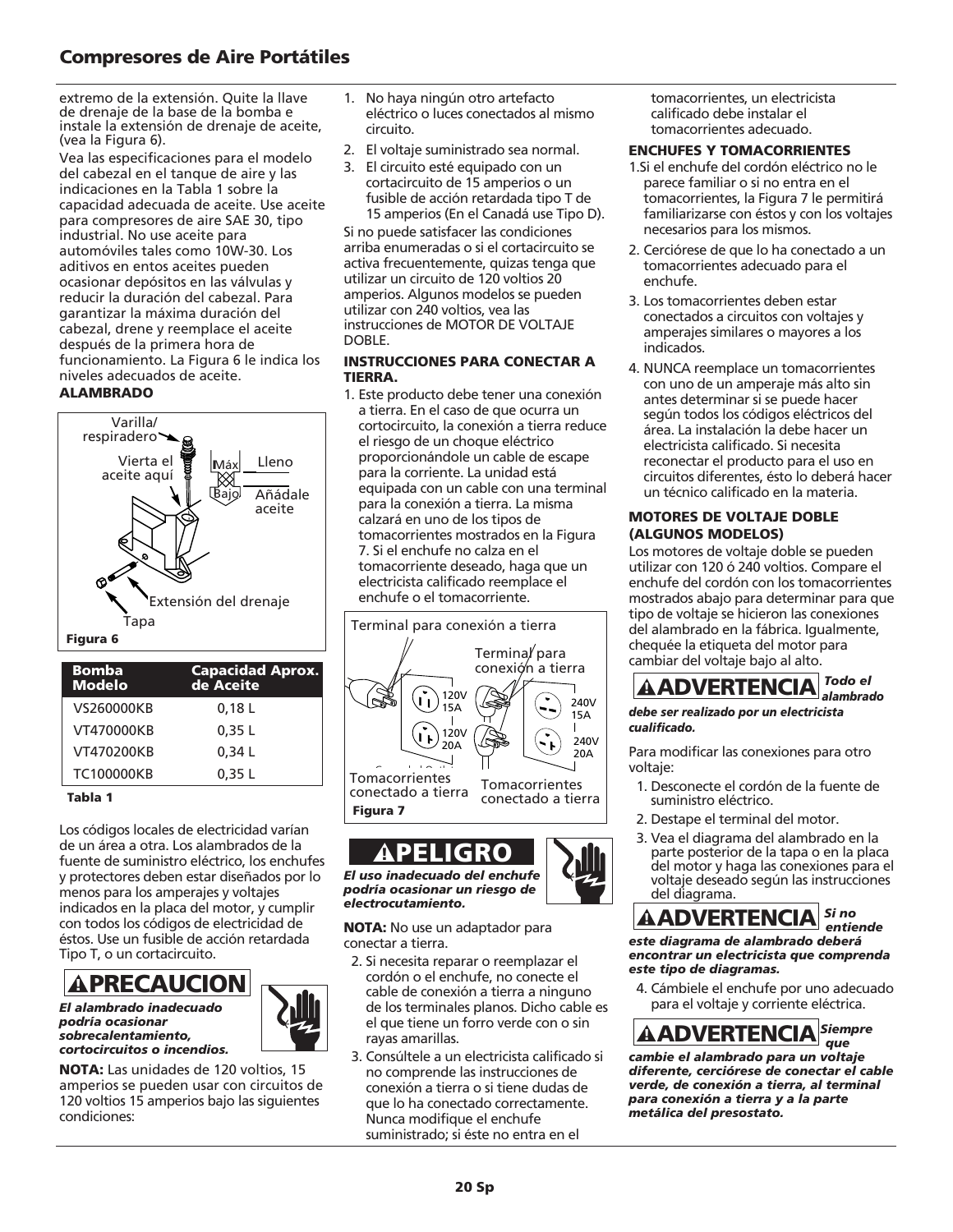## Funcionamiento

### PARA ENCENDERLO

*El cabezal de*

*este compresor se debe llenar de aceite antes de encenderlo. Vea la sección de lubricación.*  **AVISO**<br>ste compresor se debe llena<br>ntes de encenderlo. Vea la s<br>abricación.<br>**APRECAUCION** 

### *No conecte*

*las herramientas al extremo de la manguera hasta que haya completado los pasos a continuación y verificado que la unidad esté lista para funcionar.* 

- 1. Saque la varilla del respiradero y llene de aceite el cabezal hasta alcanzar el nivel adecuado. Vea la Sección de Lubricación.
- 2. Abra la válvula de drenaje.
- 3. Gire la palanca del interruptor de presión o la perilla en la posición OFF y enchufe el cable de alimentación.
- 4. Gire la palanca del interruptor de presión o la perilla en la posición AUTO y deje que la unidad opere por 30 minutos para darle un rodaje a las piezas del motor (vea Fig. 8).



- 5. Gire la perilla del regulador completamente en el sentido contrario a las agujas del reloj. El compresor alcanzará la presión máxima fijada y se apagará.
- 6. Gire la perilla del regulador en el mismo sentido de las agujas del reloj para purgar el aire. El compresor se encenderá al alcanzar una presión fijada.
- 7. Gire la palanca o perilla del presostato a la posición (OFF) apagado y desenchufe el cordón eléctrico. Gire lentamente la perilla del regulador en sentido horario para dejar que se libere toda la presión de aire. No continúe con el siguiente paso hasta que la presión del tanque llegue a cero (0).
- 8. Conecte la manguera, luego agregue el portabroca u otra herramienta al extremo abierto de la manguera. Enchufe el cordón eléctrico. Gire la palanca del presostato a la posición AUTO. Cuando se alcance la presión total gire la perilla del regulador en sentido horario hasta alcanzar la presión de salida deseada.
- 9. Después del uso, gire la palanca del interruptor de presión o la perilla en la posición Off.
- 10. Si el compresor no se utiliza durante un período de tiempo prolongado, purgue el aire de la línea y utilice la válvula de drenaje para drenar el agua del tanque. Luego siga el plan de mantenimiento.

NOTA: Los modelos eléctricos tienen un presostato que APAGA automáticamente el motor cuando la presión del tanque alcanza un nivel fijado. Igualmente, una vez que la presión del tanque haya bajado hasta otro nivel fijado, debido al consumo de aire, el presostato encenderá el motor automáticamente.

## Mantenimiento



*Desconecte el cordón eléctrico, amárrelo y aléjelo del tomacorrientes, después*

*libere toda la presión del sistema antes de tratar de instalar el compresor, darle servicio, moverlo de sitio o darle cualquier tipo de mantenimiento.*

Todas las reparaciones las debe hacer un técnico de un centro de servicio autorizado.

### PARA UN FUNCIONAMIENTO EFICIENTE

Siempre debe darle el mantenimiento indicado en la tabla y semanalmente debe hacer la siguiente prueba para verificar que la válvula de seguridad esté funcionando adecuadamente.

1. Hale el anillo de la válvula de seguridad y deje que calce en su posición normal (Vea la Figura 9). Esta válvula automáticamente libera el aire si la presión del tanque excede el nivel máximo fijado. **ADVERTENCIA**<br>
seconecte el cordón<br>
séctrico, amárrelo y aléjelo<br>
el tomacorrientes, después<br>
ere toda la presión del sist<br>
tratar de instalar el compre<br>
vivício, moverlo de sitio o de intenimie<br>
das las reparaciones las d



### *Si la válvula de*

*seguridad se hace funcionar con presión de aire en el tanque, se liberará una gran cantidad de aire que se encuentra en movimiento a gran velocidad.*

*No trate* 



*de modificar esta válvula. Esta válvula se debe chequear periódicamente. Debe reemplazar la válvula de seguridad si hay fugas de aire, después de soltar el anillo, o si la válvula está atascada y no la puede activar con el anillo.*

2. Con el motor en OFF (APAGADO) y desconectado, limpie el motor, el volante, el tanque, las líneas de aire y las

### HUMEDAD EN EL AIRE COMPRIMIDO

La humedad que se acumula en el aire comprimido se convierte en gotas a medida que sale del cabezal del compresor de aire. Cuando el nivel de humedad es muy alto o cuando el compresor ha estado en uso continuo por mucho tiempo, ésta se acumulará en el tanque. Al usar una pistola pulverizadora de pintura o una rociadora de arena, la misma saldrá a través de la manguera mezclada con el material que esté rociando.

Importante: Esta condensacion ocasionará manchas en la superficie pintada, especialmente cuando esté pulverizando pinturas que no sean a base de agua. Al rociar arena ésta ocasionará que la arena se aglutine y obstruya la pistola, reduciendo su eficacia.

Para eliminar este problema, coloque un filtro en la línea de aire, lo más cerca posible de la pistola.

aletas del sistema de enfriamiento del cabezal.

### BANDAS

Las bandas se estiran como resultado del uso normal. Cuando están bien ajustadas la deflexión debe ser sólo una 12,7 mm (1/2") al aplicarle una fuerza de 2,27 kg entre la polea del motor y el cabezal (Vea la Figura 10).

PARA AJUSTAR LA BANDA:

- 1. Quítele la tapa protectora de la banda.
- 2. Afloje los cuatro pernos que unen el motor a la base.
- 3. Mueva el motor en la dirección adecuada. Después de hacer los ajustes, debe alinear la banda.
- 4. Ajuste el volante o la polea del motor para que la banda corra derecha.
- 5. Si es necesario, use un sacaengranaje para mover la polea en el eje del motor. Apriete los pernos una vez que la polea esté en su sitio.
- 6. Colóquele la tapa protectora de bandas.



### ALMACENAMIENTO

1. Cuando no estén en uso, las mangueras y el compresor se deben almacenar en un sitio frío y seco.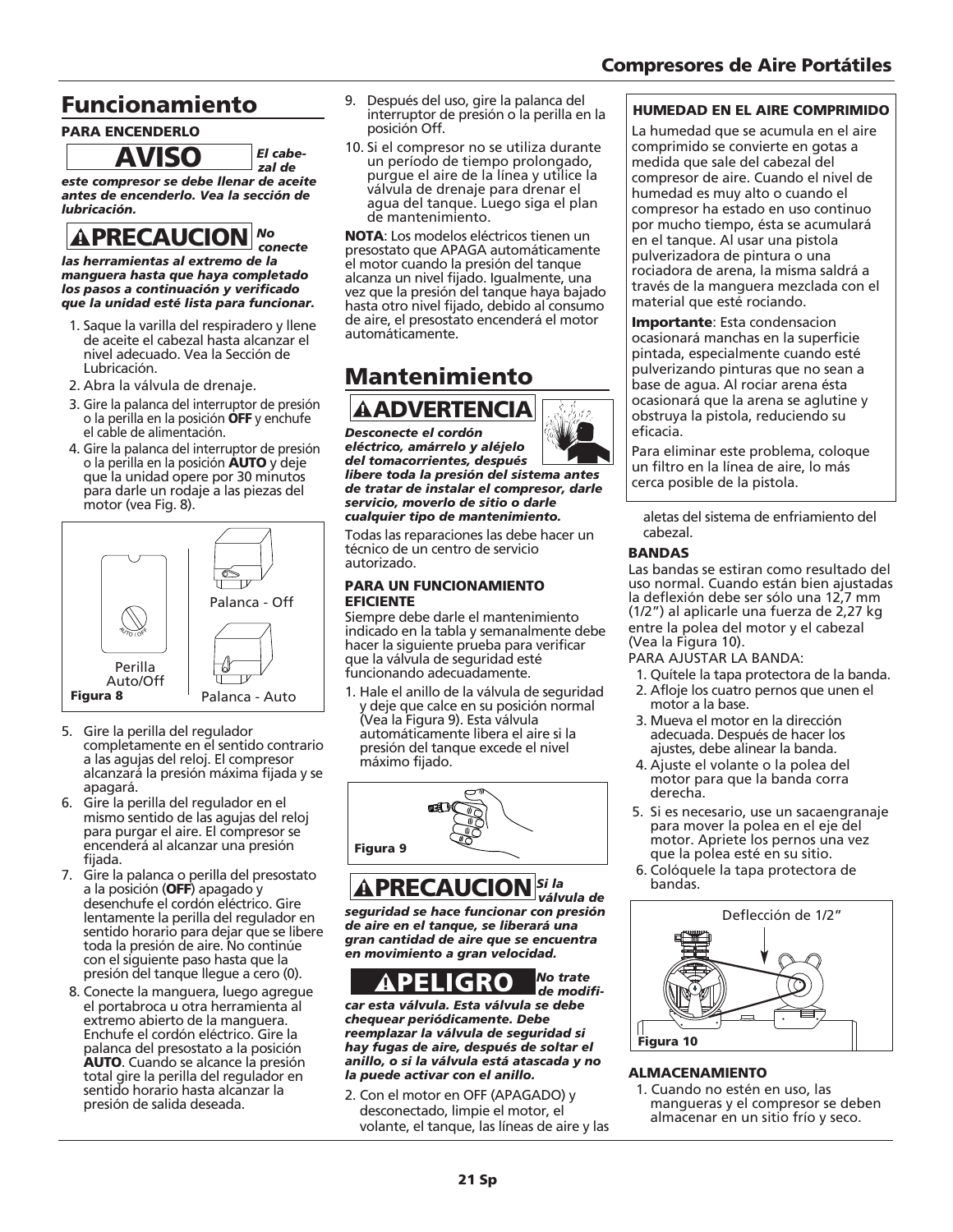### Compresores de Aire Portátiles

- 2. Debe drenar los tanques, desconectar la manguera y colgarla con los extremos hacia abajo para permitir el drenaje.
- 3. Para evitar daños enrolle el cordón y amárrelo o enróllelo en el mango.

## Ayuda Técnica

Para mayor información técnica sobre el funcionamiento o reparación de este producto, sírvase llamar al centro de servicio autorizado más cercano a su domicilio.

| <b>MANTENIMIENTO</b>             |                  |       |                            |                      |  |
|----------------------------------|------------------|-------|----------------------------|----------------------|--|
| Servicio Necesario               | Diaria-<br>mente | mente | Semanal- Mensual-<br>mente | Trimestral-<br>mente |  |
| Mida el nivel de aceite          |                  |       |                            |                      |  |
| Drene el tanque                  |                  |       |                            |                      |  |
| Chequée el filtro de aire        |                  |       |                            |                      |  |
| Chequée la válvula de seguridad  |                  |       |                            |                      |  |
| Limpie la unidad                 |                  |       |                            |                      |  |
| Chequée la tensión de las bandas |                  |       |                            |                      |  |
| Cambie el aceite                 |                  |       |                            |                      |  |
| Tabla <sub>2</sub>               |                  |       |                            |                      |  |

| <b>Model</b> | <b>TORQUE REQUERIDO (Kg/cm)</b><br>Pernos del Pernos de | <b>Compresor los Cojinetes</b> |
|--------------|---------------------------------------------------------|--------------------------------|
| VS           | 115-144                                                 | 58-138                         |
| VT           | 259-346                                                 | 58-138                         |
| TC.          | 259-346                                                 | 58-138                         |
|              |                                                         |                                |

Tabla 3

### Guía de Diagnóstico de Averías

| <b>Problema</b>                                        | <b>Posible(s) Causa(s)</b>                                                      | <b>Acción a Tomar</b>                                                                                                                                                                                                                                                                                                        |
|--------------------------------------------------------|---------------------------------------------------------------------------------|------------------------------------------------------------------------------------------------------------------------------------------------------------------------------------------------------------------------------------------------------------------------------------------------------------------------------|
| Baja presión de descarga                               | 1. La demanda de aire excede<br>la capacidad de la bomba<br>2. Pérdidas de aire | 1. Reduzca la demanda de aire o utilice un compresor de mayor<br>capacidad.<br>2. Escuche para detectar pérdidas de aire. Aplique una solución<br>jabonosa a todos los accesorios y conexiones. Aparecerán burbujas en<br>los puntos donde existan pérdidas. Ajuste o reemplace los accesorios<br>o conexiones con pérdidas. |
|                                                        | 3. Entrada de aire restringida<br>4. Juntas defectuosas                         | 3. Limpie el elemento del filtro de aire.<br>4. Reemplace cualquier junta que pruebe estar defectuosa al<br>inspeccionarla.                                                                                                                                                                                                  |
|                                                        | 5. Válvulas dañadas o con<br>pérdidas.                                          | 5. Quite el cabezal e inspecciónelo para detectar posibles roturas de la<br>válvula, válvulas desalineadas, asientos de válvulas dañados, etc.<br>Reemplace las piezas defectuosas y vuelva a armar.                                                                                                                         |
|                                                        |                                                                                 | Instale una nueva junta<br><b>APRECAUCION</b><br>para el cabezal cada vez que                                                                                                                                                                                                                                                |
|                                                        |                                                                                 | éste sea quitado.                                                                                                                                                                                                                                                                                                            |
| El sobrecalentamiento de la<br>bomba derrite el filtro | 1. No está la junta de<br>aislamiento entre el filtro y<br>el cabezal           | 1. Instale la junta.                                                                                                                                                                                                                                                                                                         |
|                                                        | 2. Válvulas rotas/juntas<br>defectuosas                                         | 2. Reemplace las válvulas o instale una junta nueva.                                                                                                                                                                                                                                                                         |
| Ruido excesivo (golpeteo)                              | 1. Motor o polea del<br>compresor floja                                         | 1. Es común que el motor o las poleas del compresor flojas causen<br>golpeteo de los compresores. Ajuste los tomillos de los sujetadores de<br>la polea y los tornillos de montaje.                                                                                                                                          |
|                                                        | 2. Falta de aceite en el cárter                                                 | 2. Controle si el nivel de aceite es el adecuado; si está bajo, verifique la<br>posibilidad de que los cojinetes estén dañados. El aceite sucio puede                                                                                                                                                                        |
|                                                        | 3. Biela gastada                                                                | causar un desgaste excesivo.<br>3. Reemplace la biela. Mantenga el nivel de aceite y cambie el aceite<br>con más frecuencia.                                                                                                                                                                                                 |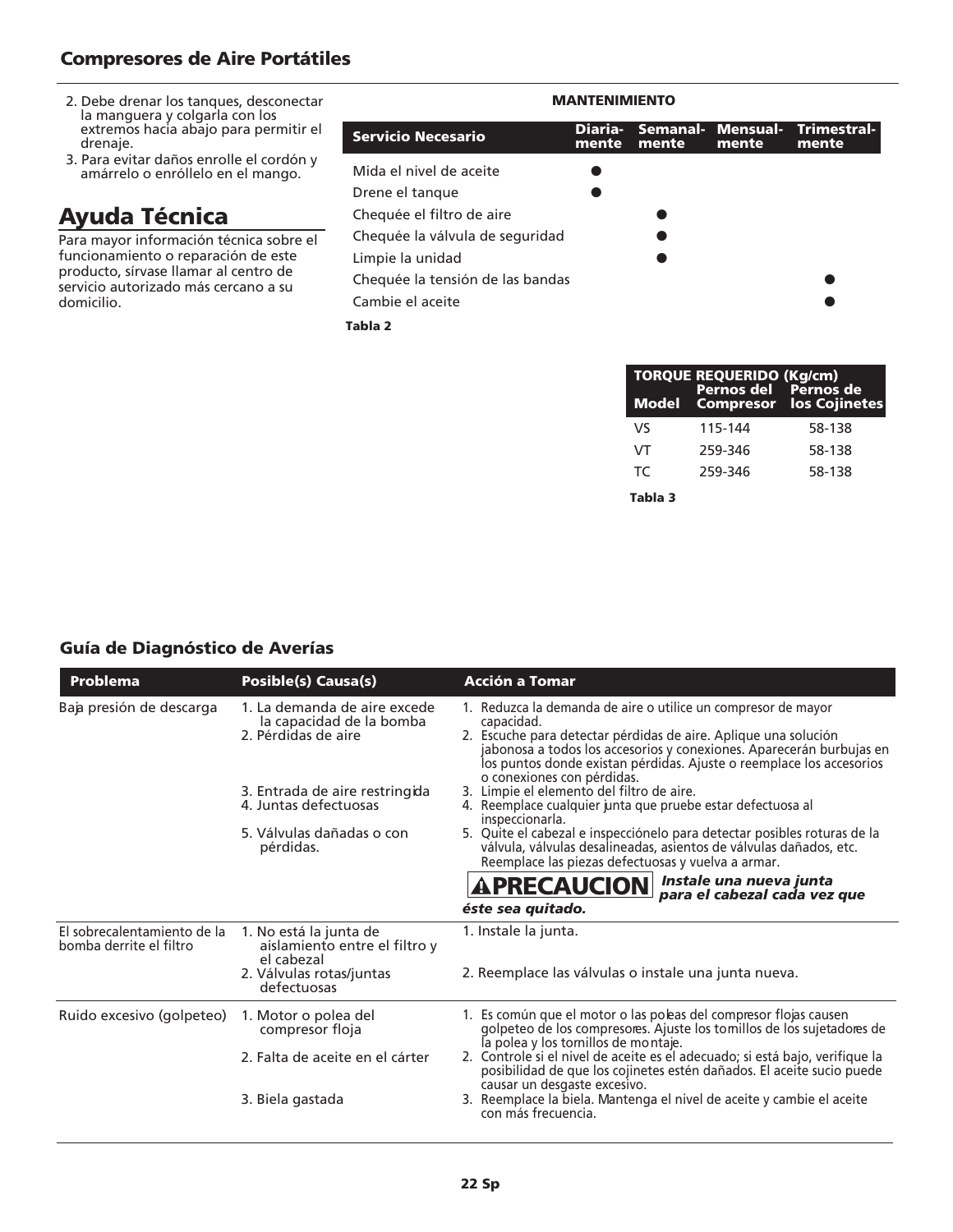### Guía de Diagnóstico de Averías

| Problema                                                                                                                                                          | <b>Posible(s) Causa(s)</b>                                                                                                                                                                                                                                                     | Acción a To <u>mar</u>                                                                                                                                                                                                                                                                                                                                                                                                                                                                                                                                                                                                                                                                                                       |
|-------------------------------------------------------------------------------------------------------------------------------------------------------------------|--------------------------------------------------------------------------------------------------------------------------------------------------------------------------------------------------------------------------------------------------------------------------------|------------------------------------------------------------------------------------------------------------------------------------------------------------------------------------------------------------------------------------------------------------------------------------------------------------------------------------------------------------------------------------------------------------------------------------------------------------------------------------------------------------------------------------------------------------------------------------------------------------------------------------------------------------------------------------------------------------------------------|
| Ruido excesivo<br>(golpeteo)<br>Continuación                                                                                                                      | 4. Diámetros del eje del<br>émbolo desgastados<br>5. El émbolo pega contra la<br>placa de la válvula<br>6. Válvula de verificación<br>ruidosa en el sistema del<br>compresor                                                                                                   | 4. Quite los ensamblajes del émbolo del compresor e inspecciónelos<br>para detectar un desgaste excesivo. Reemplace el eje del émbolo(s)<br>si está excesivamente desgastado o según necesario. Mantenga el<br>nivel de aceite y cambie el aceite con más frecuencia.<br>5. Quite el cabezal del compresor y la placa de la válvula e inspec-<br>cione para detectar depósitos de carbón u otros elementos<br>extraños en la cabeza del émbolo. Vuelva a colocar el cabezal y la<br>placa de la válvula utilizando una junta nueva. Consulte la sección<br>de lubricación para el aceite recomendado.<br>6. Reemplácela.<br>No desarme la válvula<br><b>APELIGRO</b><br>de verificación con presión de<br>aire en el tanque. |
| Aceite excesivo en el aire<br>de descarga. NOTA: En un<br>compresor lubricado con<br>aceite siempre hay una<br>pequeña cantidad de<br>aceite en el flujo de aire. | 1. Aros del émbolo desgastados<br>2. La entrada de aire del<br>compresor está restringida<br>3. Demasiado aceite en el<br>compresor<br>4. Viscosidad del aceite<br>equivocada                                                                                                  | 1. Reemplácelos con aros nuevos. Mantenga el nivel de aceite y<br>cambie el aceite con más frecuencia.<br>2. Limpie el filtro. Verifique otras restricciones en el sistema de<br>entrada.<br>3. Escúrralo hasta que alcance el nivel de lleno.<br>4. Use Mobil 1® 10W-30.                                                                                                                                                                                                                                                                                                                                                                                                                                                    |
| Agua en el aire de salida<br>o en el tanque                                                                                                                       | 1. Operación normal. La<br>cantidad de agua aumenta<br>con el clima húmedo                                                                                                                                                                                                     | 1. Drene el tanque con más frecuencia. Al menos diariamente.<br>2. Agregue un filtro                                                                                                                                                                                                                                                                                                                                                                                                                                                                                                                                                                                                                                         |
| El motor zumba y<br>funciona lentamente o<br>no funciona en lo<br>absoluto                                                                                        | 1. Utiliza un cordón de<br>extensión<br>2. Malfuncionamiento de la<br>válvula de verificación o de<br>la válvula de descarga<br>3. Voltaje bajo<br>4. Malfuncionamiento del<br>interruptor presión, los<br>contactos no se cierran                                             | 1. No utilice un cordón de extensión. Utilice una manguera de<br>aire más larga con un diámetro mayor.<br>2. Reemplace la válvula de verificación, la válvula de descarga<br>o el interruptor de presión.<br>No desarme la válvula con<br><b>APELIGRO</b><br>presión de aire en el tanque.<br>3. Verifique con un voltímetro, revise el interruptor de<br>reajuste del motor. Si este se dispara varias veces, busque la<br>causa y corríjala. Consulte el siguiente punto.<br>4. Repare o reemplace el interruptor de presión.                                                                                                                                                                                              |
| El mecanismo de reajuste<br>interrumpe el<br>funcionamiento<br>constantemente o los<br>fusibles se funden con<br>frecuencia                                       | 1. Demasiados aparatos en el<br>mismo circuito<br>2. Tamaño incorrecto del<br>fusible o del disyuntor<br>3. Malfuncionamiento de la<br>válvula de verificación<br>4. Interruptor de presión fijado<br>demasiado alto<br>5. Cableado flojo<br>6. Malfuncionamiento del<br>motor | 1. Use sólo el compresor de aire en el circuito.<br>2. Asegúrese de que los fusibles o los disyuntores sean del<br>tamaño adecuado.<br>3. Reemplace la válvula de verificación<br>No desarme la válvula con<br>IGRO<br>լ⊨ր<br>presión de aire en el tanque.<br>4. Ajuste o reemplace el interruptor.<br>5. Verifique todas las conexiones eléctricas<br>6. Reemplace el motor.                                                                                                                                                                                                                                                                                                                                               |
| El tanque no mantiene la<br>presión cuando el<br>compresor está apagado<br>y la válvula de cierre está<br>cerrada                                                 | 1. Válvula desgastada<br>2. Verifique todas las<br>conexiones y los accesorios<br>para detectar fugas<br>3. Revise el tanque para<br>detectar fisuras o<br>perforaciones                                                                                                       | 1. Reemplace la válvula.<br>No desarme la válvula con<br><b>PELIGRO</b><br>$\boldsymbol{\Lambda}$<br>presión de aire en el tanque.<br>2. Apriete.<br>3. Reemplace el tanque. Nunca repare un tanque dañado                                                                                                                                                                                                                                                                                                                                                                                                                                                                                                                   |
| El interruptor de presión<br>tira continuamente aire<br>por la válvula de<br>descarga                                                                             | 1. Malfuncionamiento de la<br>válvula                                                                                                                                                                                                                                          | 1. Reemplace la válvula de verificación si la válvula de descarga<br>tiene perdidas constantemente.<br>No desarme la válvula con<br>APELIGRO<br>presión de aire en el tanque.                                                                                                                                                                                                                                                                                                                                                                                                                                                                                                                                                |